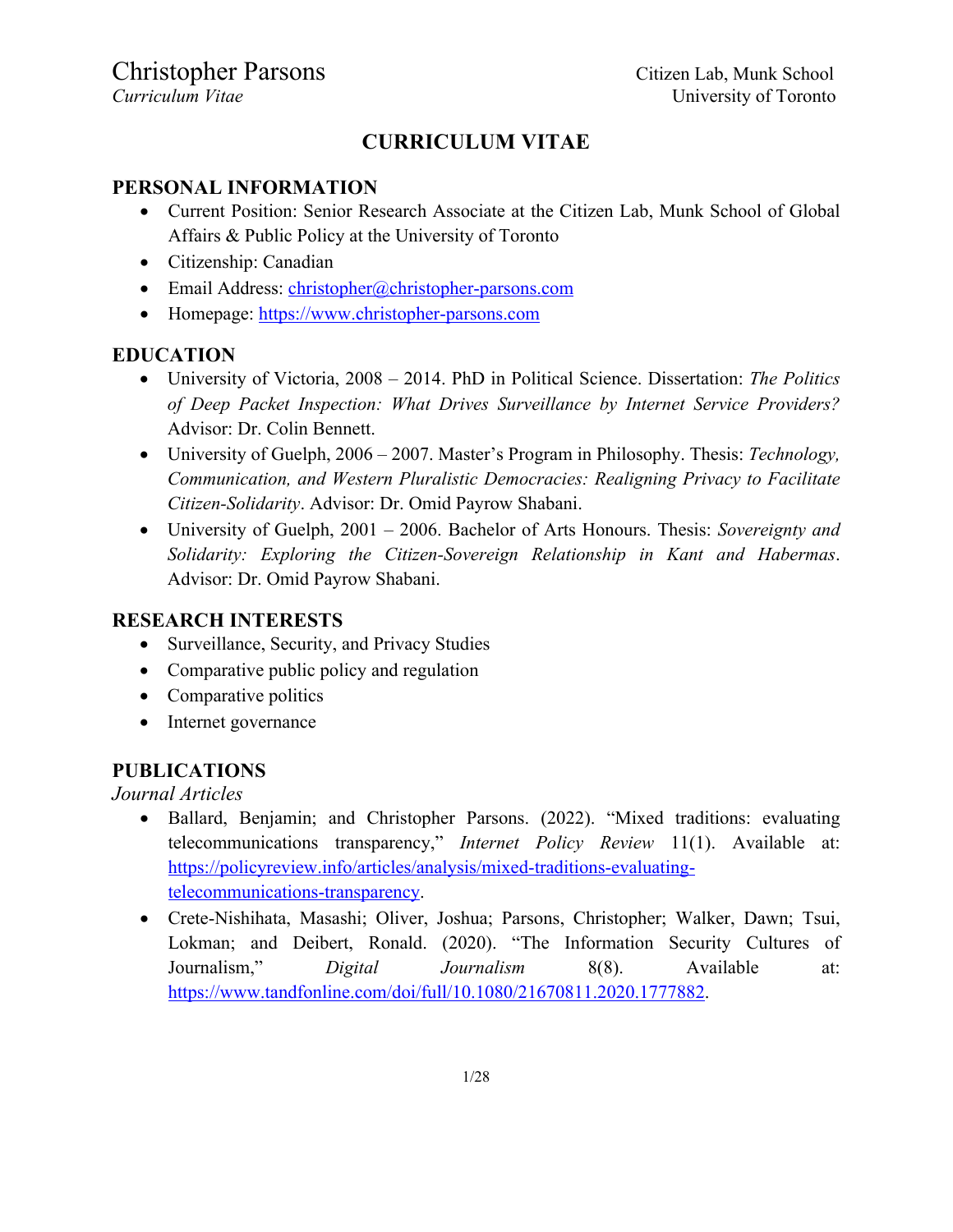- Parsons, Christopher; and Molnar, Adam. (2017). "Government Surveillance Accountability: The Failures of Contemporary Canadian Interception Reports," *Canadian Journal of Law and Technology* 16(1). Available at: https://ojs.library.dal.ca/CJLT/article/view/9007.
- Parsons, Christopher. (2017). "The (In)effectiveness of Voluntarily Produced Transparency Reports," *Business & Society*. Available at: http://journals.sagepub.com/doi/full/10.1177/0007650317717957.
- Molnar, Adam; Parsons, Christopher; and Zoauve, Erik. (2017). "Computer network operations and 'rule-with-law' in Australia," *Internet Policy Review* 6(1). Available at: https://policyreview.info/articles/analysis/computer-network-operations-and-rule-lawaustralia.
- Parsons, Christopher. (2015). "Beyond Privacy: Articulating the Broader Harms of Pervasive Mass Surveillance," *Media and Communication* 3(3). Available at: http://www.cogitatiopress.com/ojs/index.php/mediaandcommunication/article/view/263
- Hilts, Andrew; and Parsons, Christopher. (2014). "Enabling Citizens' Right to Information in the 21st Century," *The Winston Report*, Fall 2014.
- Bennett, Colin; Parsons, Christopher; and Molnar, Adam. (2014). "Real and Substantial Connections: Enforcing Canadian Privacy Laws Against American Social Networking Companies," in *Journal of Law, Information & Science*. Available at: http://www.jlisjournal.org/abstracts/bennett\_etAl.23.1.html
- McPhail, Brenda; Parsons, Christopher; Ferenbok, Joseph; Smith, Karen; and Clement, Andrew. (2013). "Identifying Canadians at the Border: ePassports and the 9/11 legacy," in *Canadian Journal of Law and Society* 27(3). Available at: http://muse.jhu.edu/journals/jls/summary/v027/27.3.mcphail.html
- Parsons, Christopher; Savirimuthu, Joseph; Wipond, Rob; and McArthur, Kevin. (2012). "ANPR: Code and Rhetorics of Compliance," in *European Journal of Law and Technology* 3(3). Available at: http://ejlt.org//article/view/164/256
- Parsons, Christopher. (2012). "Unpacking the Potential Costs of Bill C-30," in *Canadian Privacy Law Review* 9(6).
- Parsons, Christopher. (2011). "(Un)Lawful Access: Its Potentials and its Lack of Necessity," *The Winston Report* 5(2).
- Parsons, Christopher. (2010). "Digital Inflections: Post-Literacy and the Age of Imagination," in *CTheory*. Available at: http://ctheory.net/articles.aspx?id=674
- Parsons, Christopher. (2010). "Moving Across the Internet: Code-Bodies, Code-Corpses, and Network Architecture," in *Code Drift*, special issue of *CTheory*. Available at: http://ctheory.net/articles.aspx?id=642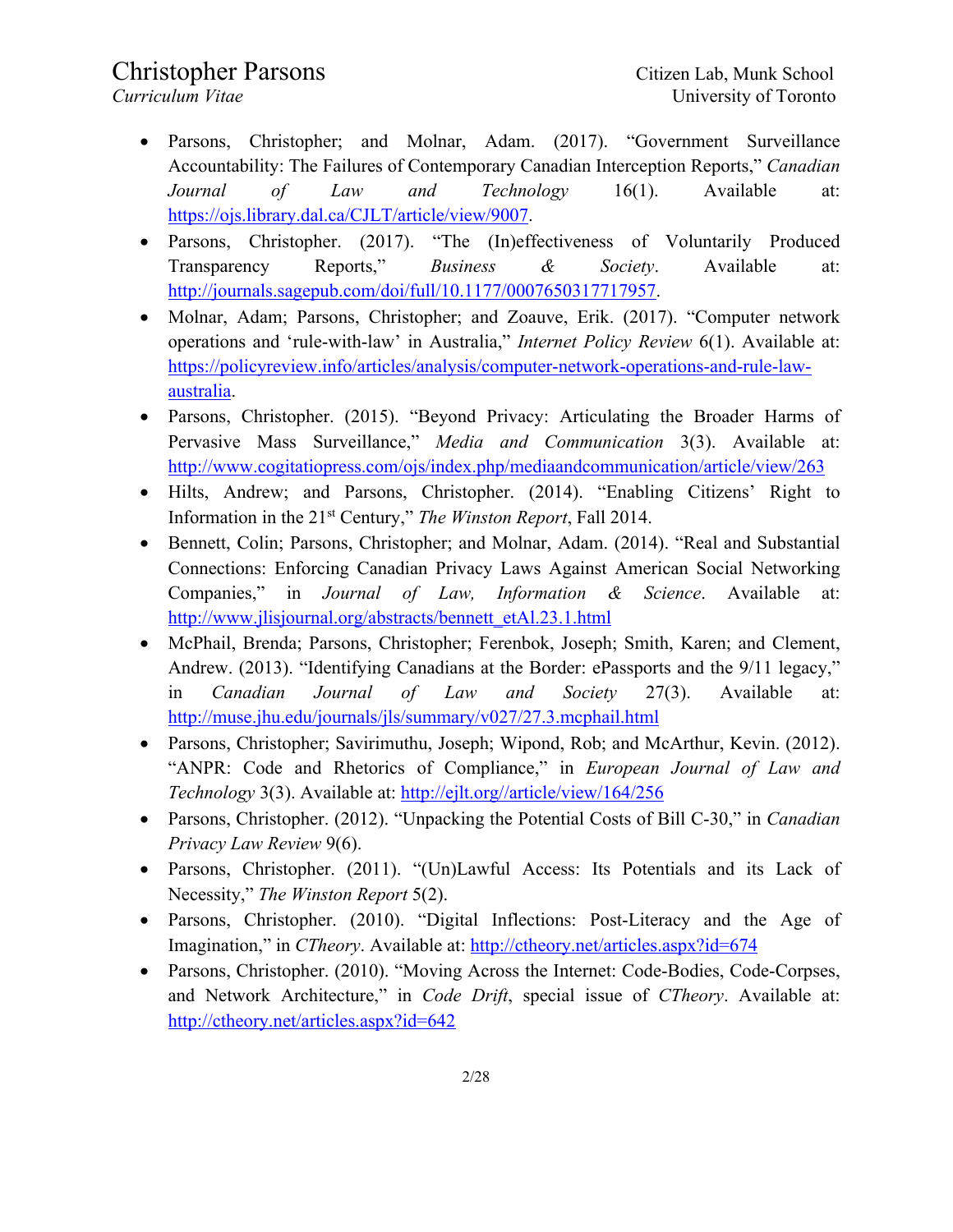### *Contributed Chapters*

- Parsons, Christopher; and Molnar, Adam. (2021). "Horizontal Accountability and Signals Intelligence: Lesson Drawing from Annual Electronic Surveillance Reports," David Murakami Wood and David Lyon (Eds.), *Big Data Surveillance and Security Intelligence: The Canadian Case*.
- Parsons, Christopher. (2020). "Law Enforcement and Security Agency Surveillance in Canada: The Growth of Digitally-Enabled Surveillance and Atrophy of Accountability," in Harold Jansen and Tamara Small (Eds.), *Digital Politics in Canada*.
- Molnar, Adam; and Parsons, Christopher. (2016). "Unmanned Aerial Vehicles (UAVs) and Law Enforcement in Australia and Canada: governance through 'privacy' in an era of counter-law?," Kevin Walby, Randy K. Lippert, Ian Warren and Darren Palmer (eds.), *National Security, Surveillance, and Emergencies: Canadian and Australian Sovereignty Compared* (McGill-Queen's University Press).
- Parsons, Christopher. (2015). "Beyond the ATIP: New methods for interrogating state surveillance," Jamie Brownlee and Kevin Walby (eds.), *Access to Information and Social Justice* (Arbeiter Ring Publishing).
- Parsons, Christopher; Bennett, Colin; and Molnar, Adam. (2015). "Privacy, Surveillance, and the Democratic Potential of the Social Web" in Beate Roessler and Dorota Mokrosinksa (Eds.), *The Social Dimensions of Privacy* (Cambridge University Press).
- Parsons, Christopher. (2015). "Stuck on the Agenda: Drawing lessons from the stagnation of 'lawful access' legislation in Canada," Michael Geist (ed.), *Law, Privacy and Surveillance in Canada in the Post-Snowden Era* (Ottawa University Press).
- Bennett, Colin; Parsons, Christopher; and Molnar, Adam. (2014). "Forgetting and the right to be forgotten" in Serge Gutwirth et al. (Eds.), *Reloading Data Protection: Multidisciplinary Insights and Contemporary Challenges* (Springer).
- Bennett, Colin; and Parsons, Christopher. (2013). "Privacy and Surveillance: The Multi-Disciplinary Literature on the Capture, Use, and Disclosure of Personal Information in Cyberspace" in W. Dutton (Ed.), *Oxford Handbook of Internet Studies* (Oxford University Press).
- Parsons, Christopher. (2013). "Sex, Lies, and Digital Media: How Social Surveillance Threatens Communities" in J. Greenberg and C. D. Elliott (Eds.), *Communication in Question: Competing Perspectives on Controversial Issues in Communications Studies (Second Edition)*.
- Parsons, Christopher. (2011). "Is Your ISP Snooping On You?" in M. Moll and L. R. Shade (Eds.), *The Internet Tree: The State of Telecom Policy in Canada 3.0*.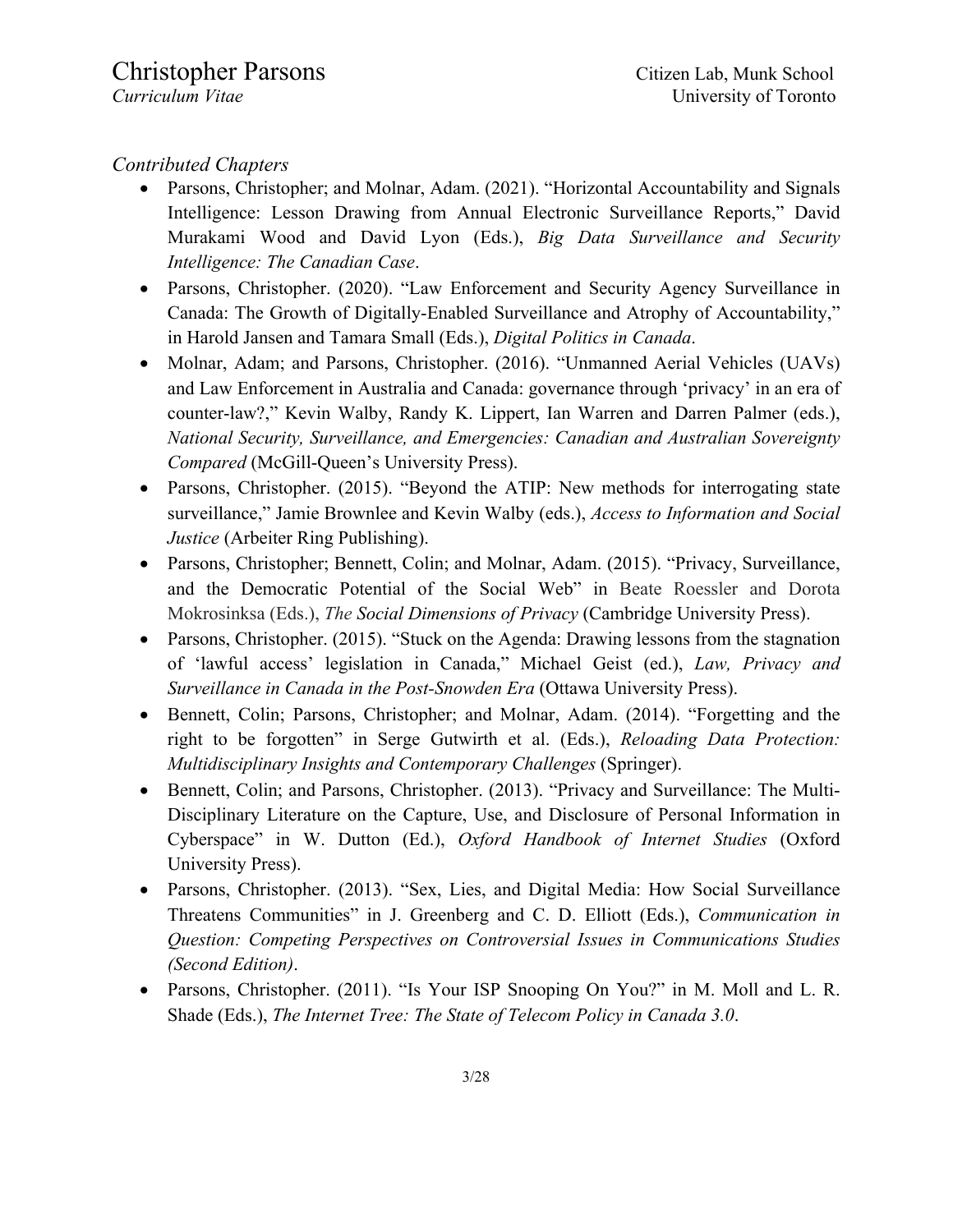- Parsons, Christopher; Ly, Alexander; Anderson, Steve; and Sinnott, Shea. (2011). "The Open Internet: Open for Business and Economic Growth" in S. Anderson and R. Yeo (Eds.), *Casting An Open Net: A Leading-Edge Approach to Canada's Digital Future*.
- Israel, Tamir; Faassen, Mark; Parsons, Christopher; and Cusack McDonald, Jacqueline. (2011). "The Technical Case for Openness" in S. Anderson and R. Yeo (Eds.), *Casting an Open Net: A Leading-Edge Approach to Canada's Digital Future*.

### *Popular Articles*

- Parsons, Christopher. (2022). "When and how is the CSE disrupting international cybercrime?," *Policy Options*, March 2022. Available at: https://policyoptions.irpp.org/magazines/cse-disrupting-international-cybercrime/.
- Parsons, Christopher. (2021). "Time for a renovation of Canada's privacy laws," *Hill Times*, October 2021. Available at: https://www.hilltimes.com/2021/10/27/time-for-arenovation-of-canadas-privacy-laws/324467.
- Parsons, Christopher. (2021). "The new security research rules threaten universities' ability to be open and inclusive," *Globe and Mail*, July 2021. Available at: https://www.theglobeandmail.com/opinion/article-the-new-security-research-rulesthreaten-universities-ability-to-be/.
- Parsons, Christopher. (2020). "Equity, inclusion and Canada's COVID Alert app," *First Policy Response*, August 2020. Available at: https://policyresponse.ca/equity-inclusionand-canadas-covid-alert-app/.
- Gold, Josh; Parsons, Christopher; and Poetranto, Irene. (2020). "Canada's Scattered and Uncoordinated Cyber Foreign Policy: A Call for Clarity," Just Security, August 2020. Available at: https://www.justsecurity.org/71817/canadas-scattered-and-uncoordinatedcyber-foreign-policy-a-call-for-clarity/.
- Parsons, Christopher; and Gold, Josh. (2020). "A Deep Dive into Canada's Overhaul of Its Foreign Intelligence and Cybersecurity Laws," *Just Security*, June 2020. Available at: https://www.justsecurity.org/70519/a-deep-dive-into-canadas-overhaul-of-its-foreignintelligence-and-cybersecurity-laws/.
- Parsons, Christopher; and Molnar, Adam. (2020). "Stalkerware puts those living with abusers in even greater jeopardy during COVID-19 isolation," *CBC* (Opinion), May 2020. Available at: https://www.cbc.ca/news/opinion/opinion-stalkerware-abuse-covidisolation-phones-1.5556379.
- Parsons, Christopher. (2020). "Contact tracing must not compound historical discrimination," *Policy Options*, April 2020. Available at: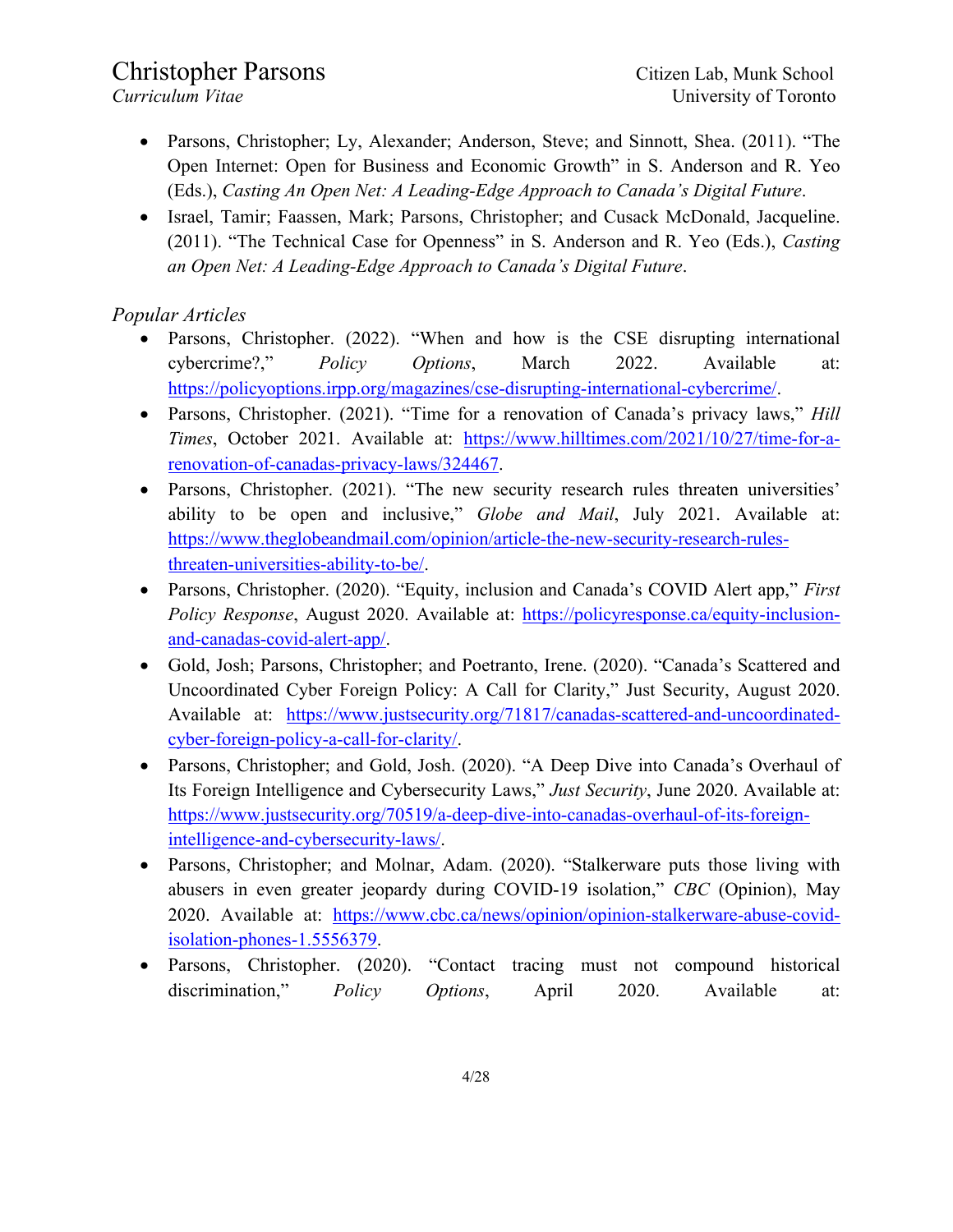https://policyoptions.irpp.org/magazines/april-2020/contact-tracing-must-not-compoundhistorical-discrimination/.

- Israel, Tamir; and Parsons, Christopher. (2019). "Government's encryption proposal will undermine public safety," *Toronto Star*, August 2019. Available at: https://www.thestar.com/opinion/contributors/2019/08/28/governments-encryptionproposal-will-undermine-public-safety.html.
- Parsons, Christopher; and Gill, Lex. (2018). "Hard Questions For Canada's Most Secret Agency," *Canadian Journalists for Free Expression*, April 2018. Available at: https://www.cjfe.org/hard\_questions\_for\_canada\_s\_most\_secret\_agency.
- Parsons, Christopher; and Israel, Tamir. (2016). "RCMP is overstating Canada's 'surveillance lag'," *Toronto Star*, November 2016. Available at: https://www.thestar.com/opinion/commentary/2016/11/21/rcmp-is-overstating-canadassurveillance-lag.html.
- Parsons, Christopher. (2016). "The Limits of Tower Dump Privacy Protections," *PEN Canada*, February 2016. Available at: http://pencanada.ca/blog/the-limits-of-towerdump-privacy-protections/
- Parsons, Christopher; and Israel, Tamir. (2016). "Why We Need to Re-evaluate How We Share Intelligence Data With Allies," *Just Security*, February 2016. Available at: https://www.justsecurity.org/29138/reevaluate-share-intelligence-data-allies/
- Parsons, Christopher. (2015). "Restoring Accountability For Telecommunications Surveillance In Canada," *The Mackenzie Institute*, August 2015. Available at: http://www.mackenzieinstitute.com/restoring-accountability-telecommunicationssurveillance-canada/
- Parsons, Christopher. (2015). "Canadian Signals Intelligence Requires Parliamentary Review," *The Mackenzie Institute*, May 2015. Available at: http://www.mackenzieinstitute.com/canadian-signals-intelligence-requires-parliamentaryreview/
- Parsons, Christopher. (2015). "Canada has a spy problem," *National Post*, May 2015. Available at: http://news.nationalpost.com/full-comment/christopher-parsons-canada-hasa-spy-problem
- Parsons, Christopher. (2015). "Raising the Digital Curtain: Spotlight Needed on Canada's Surveillance Culture," *Canadian Dimension* 49(2).

*Reports*

• Ballard, Benjamin; Cutinha, Amanda; and Parsons, Christopher. (2021). "Pandemic Privacy: A Preliminary Analysis of Collection Technologies, Data Collection Laws, and Legislative Reform during COVID-19," *Citizen Lab*. Available at: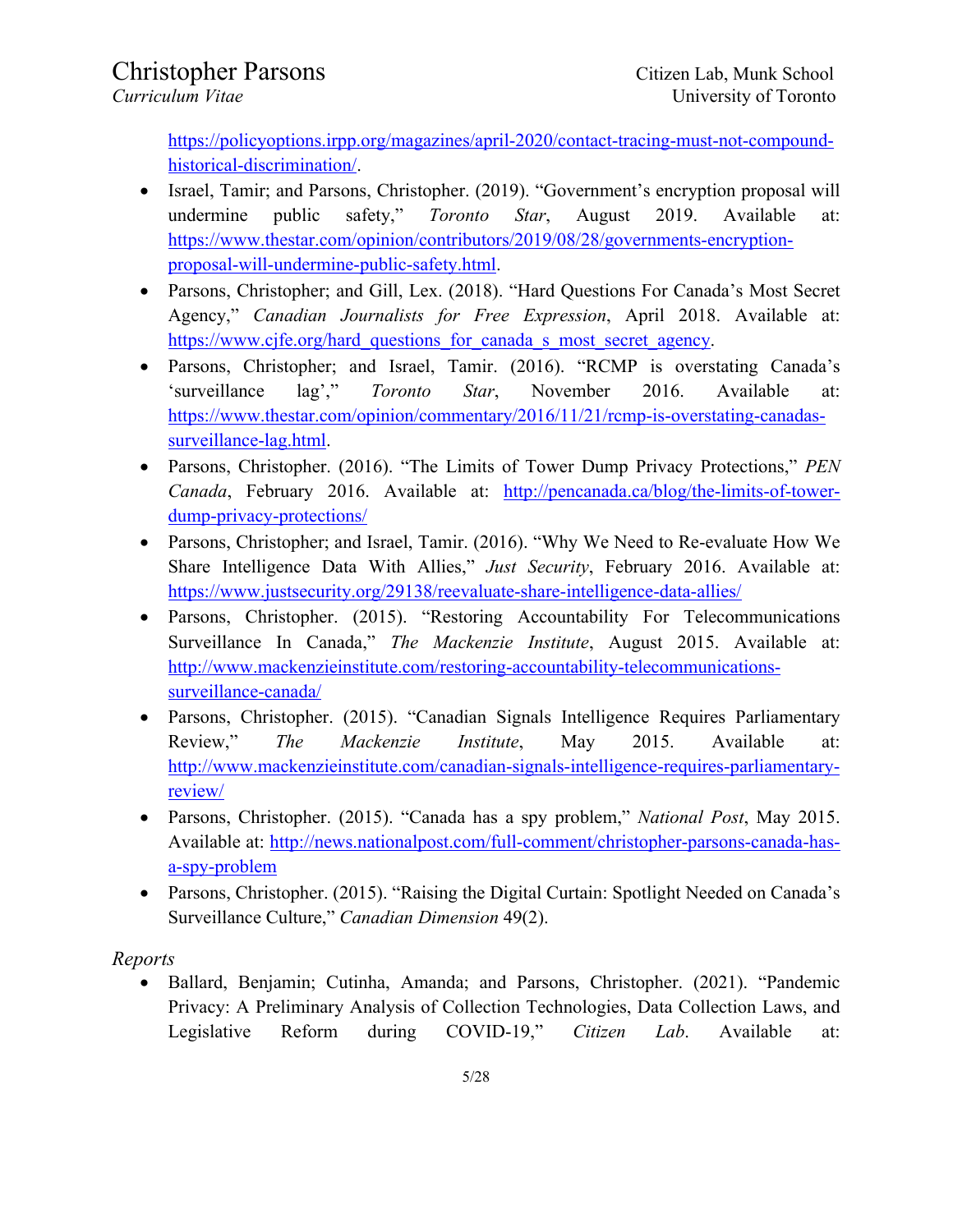https://citizenlab.ca/2021/09/pandemic-privacy-collection-technologies-data-collectionlaws-and-legislative-reform-during-covid-19/.

- Parsons, Christopher. (2021). "Canada's Proposed Privacy Law Reforms Are Not Enough: A Path to Improving Organizational Transparency and Accountability," *Citizen Lab*. Available at: https://citizenlab.ca/2021/04/canadas-proposed-privacy-law-reformsare-not-enough-improving-organizational-transparency-and-accountability-bill-c11/.
- Parsons, Christopher. (2020). "Huawei & 5G: Clarifying the Canadian Equities and Charting a Strategic Path Forward," *Citizen Lab*. Available at: https://citizenlab.ca/2020/12/huawei-5g-clarifying-the-canadian-equities-and-charting-astrategic-path-forward/.
- Knockel, Jeffrey; Parsons, Christopher; Ruan, Lotus; Xiong, Ruohan; Crandall, Jedidah; and Deibert, Ron. (2020). "We Chat, They Watch: How International Users Unwittingly Build up WeChat's Chinese Censorship Apparatus," *Citizen Lab*. Available at: https://citizenlab.ca/2020/05/we-chat-they-watch/.
- Parsons, Christopher. (2019). "Canada's New and Irresponsible Encryption Policy: How the Government of Canada's New Policy Threatens Charter Rights, Cybersecurity, Economic Growth, and Foreign Policy," *Citizen Lab*. Available at: https://citizenlab.ca/2019/08/canadas-new-and-irresponsible-encryption-policy-how-thegovernment-of-canadas-new-policy-threatens-charter-rights-cybersecurity-economicgrowth-and-foreign-policy/.
- Parsons, Christopher; Molnar, Adam; Dalek, Jakub; Knockel, Jeffrey; Kenyon, Miles; Haselton, Bennett; Khoo, Cynthia; and Deibert, Ronald. (2019). "The Predator in Your Pocket: A Multidisciplinary Assessment of the Stalkerware Application Industry," *Citizen Lab*. Available at: https://citizenlab.ca/docs/stalkerware-holistic.pdf.
- Gill, Lex; Israel, Tamir; and Parsons, Christopher. (2018). "Shining a Light on the Encryption Debate: A Canadian Field Guide," *Citizen Lab*. Available at: https://citizenlab.ca/wp-content/uploads/2018/05/Shining-A-Light-Encryption-CitLab-CIPPIC.pdf.
- Parsons, Christopher; Hilts, Andrew; and Crete-Nishihata, Masashi. (2018). "Approaching Access: A comparative analysis of company responses to data access requests in Canada," *Citizen Lab*. Available at: https://citizenlab.ca/wpcontent/uploads/2018/02/approaching\_access.pdf.
- Parsons, Christopher; Gill, Lex; Israel, Tamir; Robinson, Bill; and Deibert, Ron. (2017). "Analysis of the *Communications Security Establishment Act* and Related Provisions in Bill C-59 (*An Act respecting national security matters*), First Reading (December 18,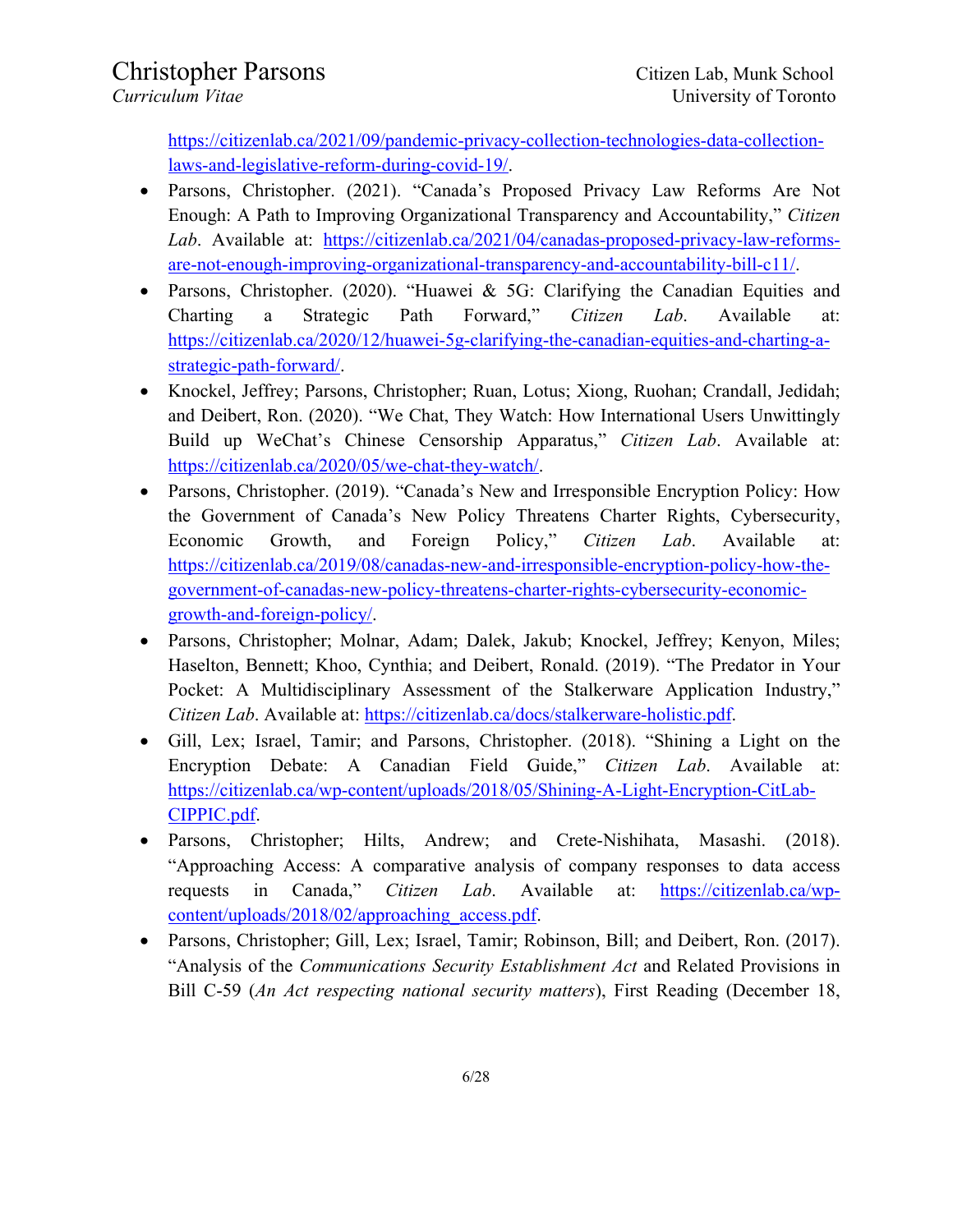2017)," *Citizen Lab // CIPPIC.* Available at: https://citizenlab.ca/wpcontent/uploads/2018/01/C-59-Analysis-1.0.pdf.

- Parsons, Christopher; and Israel, Tamir. (2016). "Gone Opaque? An Analysis of Hypothetical IMSI Catcher Overuse in Canada," *Citizen Lab – Telecom Transparency Project // CIPPIC.* Available at: https://citizenlab.org/wpcontent/uploads/2016/09/20160818-Report-Gone\_Opaque.pdf
- Parsons, Christopher. (2016). "Transparency in Surveillance: Role of various intermediaries in facilitating state surveillance transparency," *Centre for Law and Democracy*. Available at: http://responsible-tech.org/wpcontent/uploads/2016/06/Parsons.pdf
- Hilts, Andrew; Parsons, Christopher; and Knockel, Jeffrey. (2016). "Every Step You Fake: A Comparative Analysis of Fitness Tracker Privacy and Security," *Open Effect*. Available at: https://openeffect.ca/reports/Every\_Step\_You\_Fake.pdf.
- Parsons, Christopher. (2015). "The Governance of Telecommunications Surveillance: How Opaque and Unaccountable Practices and Policies Threaten Canadians," *Telecom Transparency Project*. Available at: http://www.telecomtransparency.org/wpcontent/uploads/2015/05/Governance-of-Telecommunications-Surveillance-Final.pdf
- Dalek, Jakub; Kleemola, Katie; Senft, Adam; Parsons, Christopher; Hilts, Andrew; McKune, Sarah; Ng, Jason Q., Crete-Nishihata, Masashi, Scott-Railton, John; and Deibert, Ronald. (2015). "A Chatty Squirrel: Privacy and Security Issues with UC Browser," *The Citizen Lab*. Available at: https://citizenlab.org/2015/05/a-chatty-squirrelprivacy-and-security-issues-with-uc-browser/
- Parsons, Christopher; Israel, Tamir; and Vonn, Micheal. (2014). "Canada," in S. Davies (Ed.), *A Crisis of Accountability: A global analysis of the impact of the Snowden revelations*.
- Parsons, Christopher; and Molnar, Adam. (2014). "Watching You: The Capabilities and Politics of UAV Deployments by Canadian Authorities" for the Surveillance Studies Centre and British Columbia Civil Liberties Association.
- Milberry, Kate; and Parsons, Christopher. (2013). "A National ID Card by Stealth? The BC Services Card" for the British Columbia Civil Liberties Association. Available at: http://bccla.org/wp-content/uploads/2013/10/2013-National-ID-Card-by-Stealth.pdf
- Parsons, Christopher; and Molnar, Adam. (2013). "The BC Services Card: Drivers, Architectures, and Risks" for the British Columbia Civil Liberties Association. Available at: https://dl.dropboxusercontent.com/u/2869620/Services-Card-Report-1.6Final.pdf
- Parsons, Christopher. (2012). "Lawful Access and Data Preservation/Retention: Present Practices, Ongoing Harm, and Future Canadian Policies" for the British Columbia Civil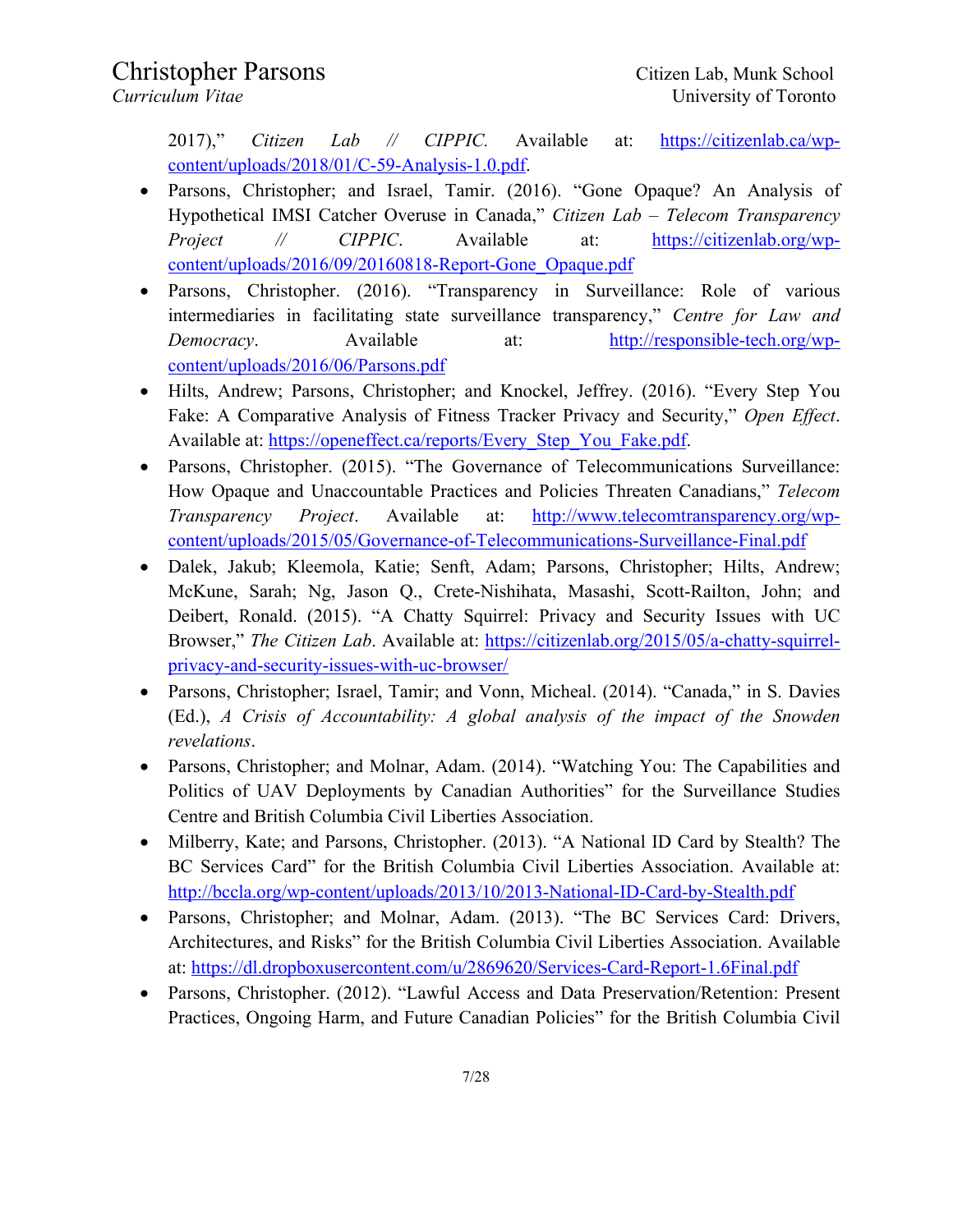Liberties Association. Available at: https://www.christopher-parsons.com/Main/wpcontent/uploads/2012/02/Lawful-Access-Report-v.2.2Final.pdf

### *Submissions to Government*

- Parsons, Christopher. (2022). "Public and Private Policy Implications of PHAC's Use of Mobility Information," House of Commons' Standing Committee on Access to Information, Privacy, and Ethics, February 2022.
- Thomasen, Kristen; Dunn, Suzie; Robertson, Kate; Hrick, Pam; Khoo, Cynthia; Kim, Rosel; Okidegbe, Ngozi; and Parsons, Christopher (reviewer and signatory). (2021). "Submission to the Toronto Police Services Board's Use of New Artificial Intelligence Technologies Policy - LEAF and The Citizen Lab," Toronto Police Services Board, December 2021.
- Khoo, Cynthia; Gill, Lex; and Parsons, Christopher. (2021). "Comments on the Federal Government's Proposed Approach to Address Harmful Content Online," Department of Canadian Heritage, September 2021.
- Parsons, Christopher; and Robertson, Kate. (2021). "Comments on the Information and Privacy Commissioner of Ontario's Draft Body Worn Camera Guidance," Information and Privacy Commissioner of Ontario, May, 2021.
- Parsons, Christopher. (2021). "Building Trust in Chinese Infrastructure Vendors and Communications Intermediaries," Special Committee on Canada-China Relations, March 2021.
- Gill, Lex; Khoo, Cynthia; Knockel, Jeffrey; Molnar, Adam; Parsons, Christopher; and Robertson, Kate. (2020). "Submission of the Citizen Lab to the Ministry of Government and Consumer Services (MGCS) Consultation: Strengthening Privacy Protections in Ontario," Ministry of Government and Services Consultation, October 2020.
- Parsons, Christopher. (2019). "Cybersecurity in the Financial Sector as a National Economic Security Issue," Standing Committee on Public Safety and National Security, February 2019.
- Parsons, Christopher; Gill, Lex; Israel, Tamir; Robinson, Bill; and Deibert, Ronald. (2017). "Analysis of the *Communications Security Establishment Act* and Related Provisions in Bill C-59 (*An Act respecting national security matters*), First Reading (December 18, 2017)," Standing Committee on Public Safety and National Security, December 2017.
- Israel, Tamir; and Parsons, Christopher (for Open Media). (2016). "Written Inquiry Under Part 5 of the *Freedom of Information & Protection of Privacy Act ("FIPPA) of*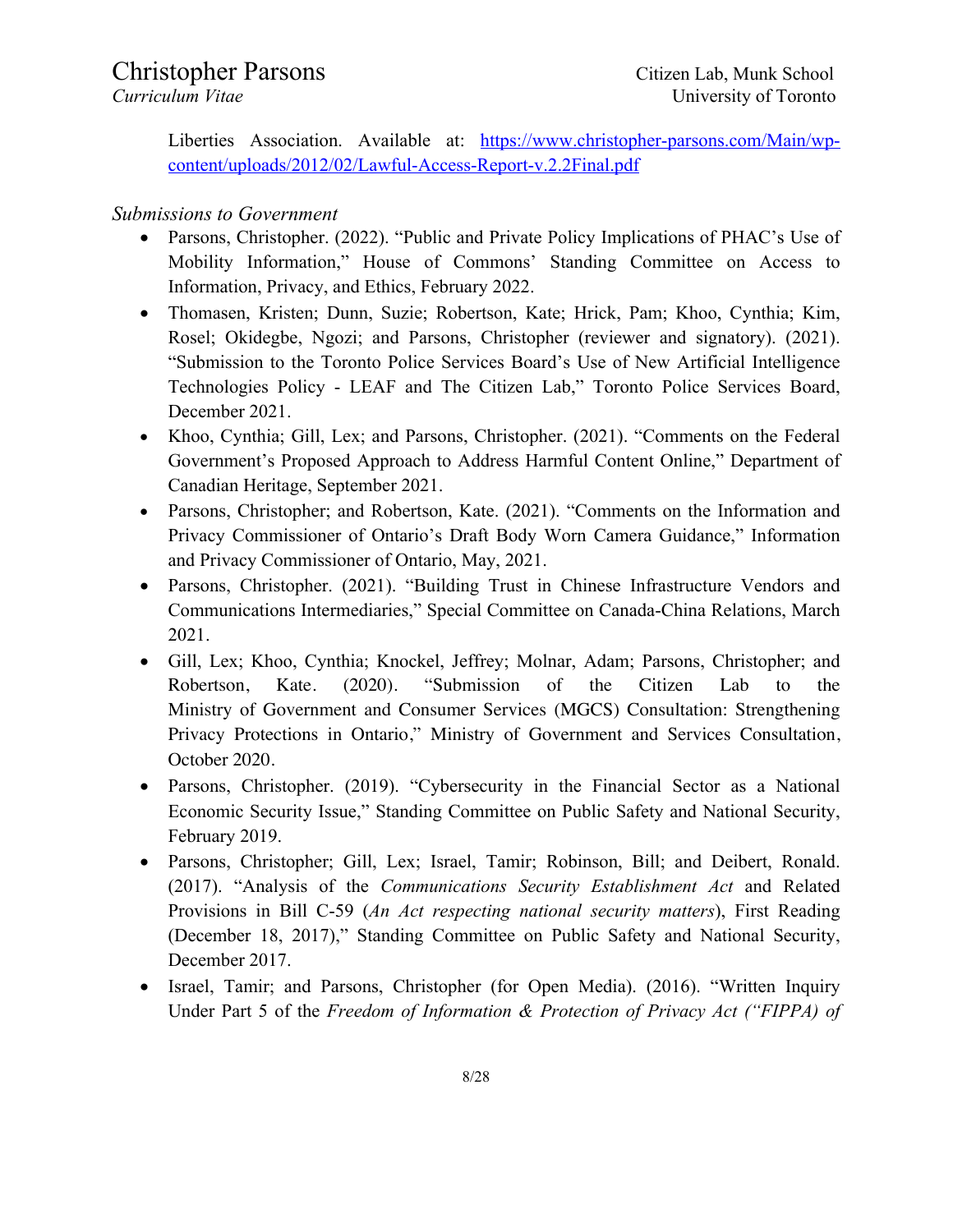*British Columbia*: In re: Vancouver Police Department," Office of the Information and Privacy Commissioner of British Columbia, March 2016.

- Israel, Tamir; and Parsons, Christopher. (2015). "Regarding Vidéotron's Practices Related to its Mobile Wireless Unlimited Music Service," Canadian Radio-television Telecommunications Commission (CRTC), October 2015.
- Parsons, Christopher. (2012). "Brief: Social Networking and Canadian Privacy Law: Jurisdiction, Retention, and Disclosure," Parliamentary Access to Information, Privacy, and Ethics Committee, December 2012.
- Parsons, Christopher. (2009). "Public Comments for CRTC Interrogatory PN 2008-19," Canadian Radio-television Telecommunications Commission (CRTC), February 2009.
- Parsons, Christopher. (2008). "Submission to the Standing Committee of the Ontario Legislative Assembly of Ontario, concerning Bill 85, Photo Card Act, 2008," Ontario Legislative Assembly, October 2008.

### **PRESENTATIONS**

*Academic Presentations*

- Parsons, Christopher. (2019). "The Rise and Proliferation of State-Driven Mass Surveillance," University of Copenhagen, Copenhagen, Denmark, November 2019.
- Parsons, Christopher. (2019). "Rearticulating Who Is Secured," Centre for Global Studies, Victoria, Canada, February 2019.
- Parsons, Christopher. (2019). "Rearticulating Who Is Secured: The Importance of Citizen-Centric Security Policies," Cyber Security Across Borders: State of Play in Cyberspace Governance and Protection in Canada, the United States and the world, Montreal, Canada, January 2019.
- Parsons, Christopher. (2018). "Accountability and Government Reporting of Computer Exploits," Defending Democracy, Ottawa, Canada, October 2018.
- Parsons, Christopher. (2018). "Challenges, Changes, Disruptions, and Directions of Canadian Cybersecurity Policy," Centre for International Policy Studies (CIPS), Ottawa, Canada, March 2018.
- Parsons, Christopher. (2017). "Horizontal Accountability and Signals Intelligence: Lesson Drawing From Annual Surveillance Reporting," Security Intelligence and Surveillance in the Big Data Age, Ottawa, Canada, October 2017.
- Parsons, Christopher. (2017). "Public Accountability, Transparency, and Signals Intelligence: Lesson Drawing Domestic and International Surveillance Reporting," MégaData 2017: Citoyenneté, Métadonnées, Sécurité, Laval, Canada, October 2017.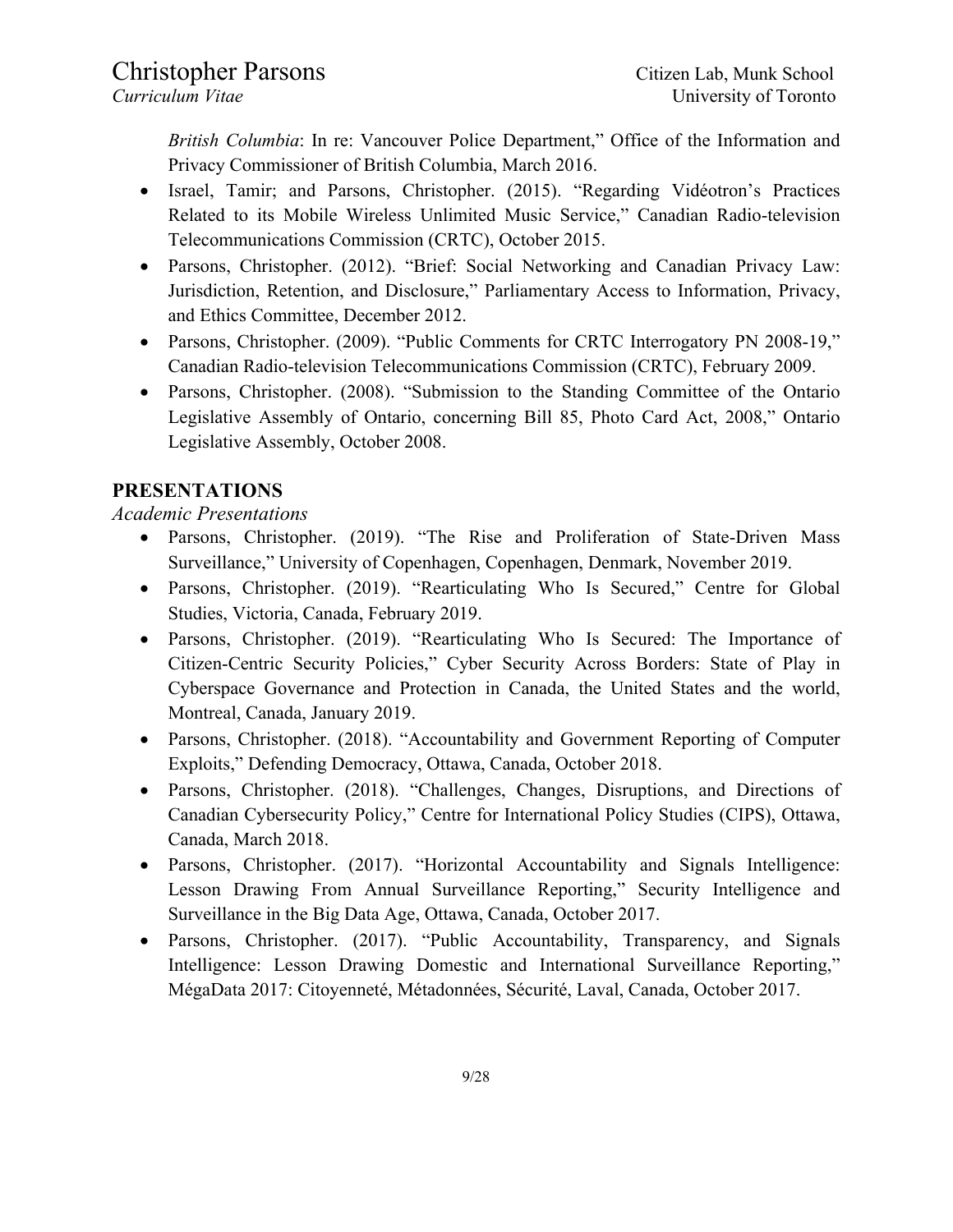- Parsons, Christopher. (2017). "'Bulk' Surveillance: Past Activities & Current Trajectories," Surveillance Studies Summer Seminar, Kingston, Canada, June 2017.
- Parsons, Christopher. (2016). "Privacy Implications of Police Adoption of IMSI Catchers," Beyond 'Privacy'? Reconsidering Surveillance & The Law (Organized by Deakin University), Melbourne, Australia, May 2016.
- Parsons, Christopher. (2016). "Privacy Is Not Enough: Broadening the Lens in an Era of Mass Surveillance," UK-Canada Frontiers of Science meeting (Organized by the Royal Society and the Royal Society of Canada), Whistler, Canada, March 2016.
- Parsons, Christopher. (2015). "The Limits of Privacy: Understanding and Reacting to the Broader Harms of Mass Surveillance," The Algorithmic State: Cyber Challenges to Democracy, Haifa, Israel, December 2015.
- Hilts, Andrew; and Parsons, Christopher. (2015). "Half Baked: The opportunity to secure cookie-based identifiers from passive surveillance," USENIX/FOCI 2015, Washington DC, August 2015.
- Hilts, Andrew; and Parsons, Christopher. (2015). "Access My Info: An Application That Helps People Create Legal Requests for Their Personal Information," HotPETs, Philadelphia, USA, June 2015.
- Parsons, Christopher. (2014). "Stuck on the Agenda: Lesson drawing from 'lawful access' issues in Canada," Cryptography, Security, and Privacy Speaker Series on Privacy, University of Waterloo, Waterloo, Canada, July 2014.
- Parsons, Christopher. (2014). "CSEC Surveillance: Clarity and Action in Response to Failed Oversight," Surveillance Studies Centre at Queen's University, Kingston, Canada, April 2014.
- Parsons, Christopher. (2013). "Regulators, Politics, and Deep Packet Inspection: Who's Driving What, and Why?" Connaught Summer Institute on Monitoring Internet Openness and Rights, Toronto, Canada, July 2013.
- Irvine, Valerie; Parsons, Christopher; Bailey, Aaron; and Richards, Luke. (2013). "How BC Privacy Law and 21st Century Education," The Canadian Society for the Study of Education Annual Conference, Victoria, Canada, June 2013.
- Bennett, Colin; Parsons, Christopher; and Molnar, Adam. (2013). "Real and Substantial Connections: Enforcing Canadian Privacy Laws Against American Social Networking Companies," Online Privacy: Consenting to Your Future, Malta, March 2013.
- Bennett, Colin; Parsons, Christopher; and Molnar, Adam. (2013). "Forgetting, Non-Forgetting and Quasi-Forgetting in Social Networking: Canadian Policy and Corporate Practice," 6<sup>th</sup> International Conference of Computers, Privacy & Data Protection, Brussels, Belgium, January 2013.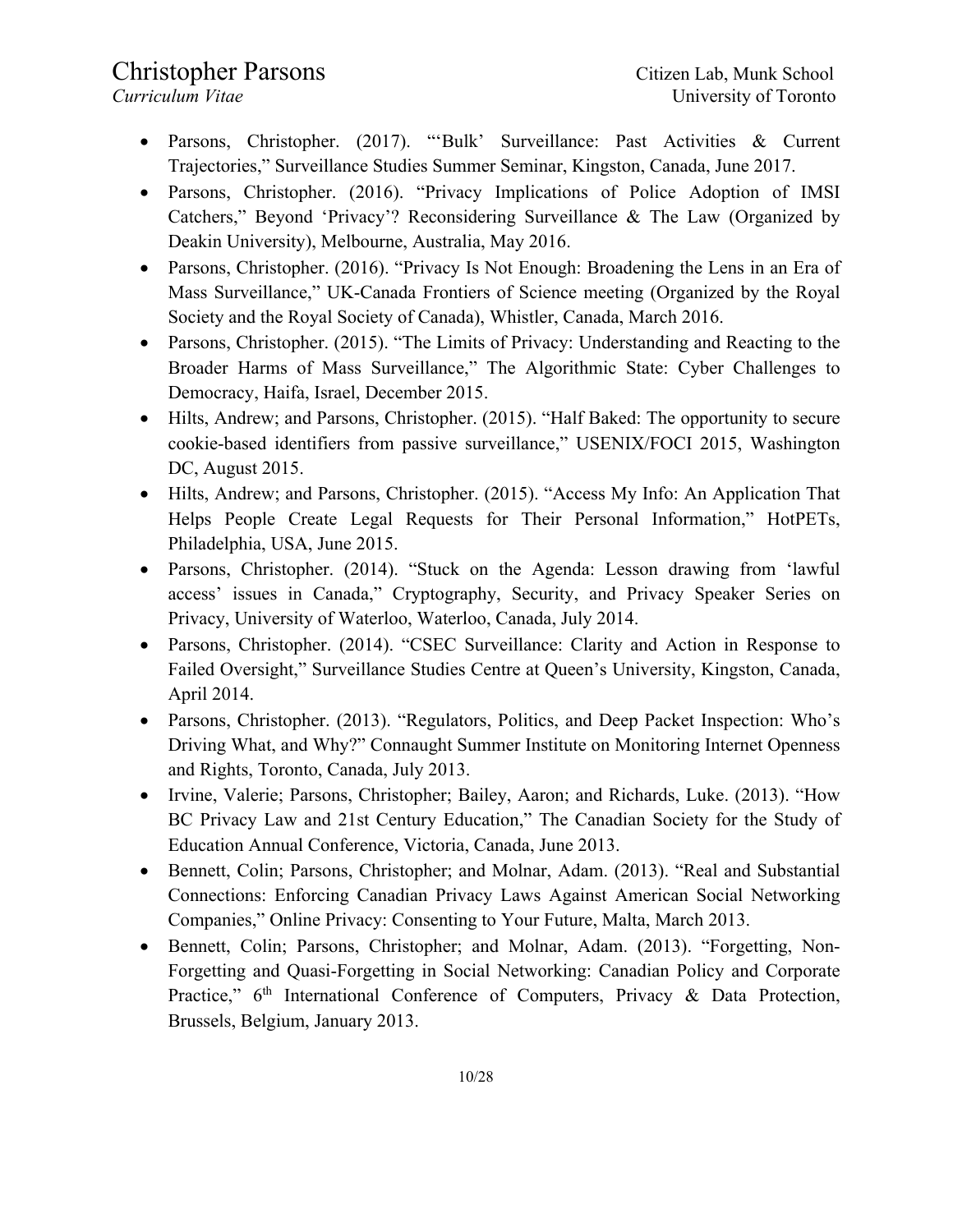- Bennett, Colin; Molnar, Adam; and Parsons, Christopher. (2012). "Forgetting, Non-Forgetting and Quasi-Forgetting: Canadian Policy and Corporate Practice," JSPS Conference, Tokyo, Japan, November 2012.
- Bennett, Colin; Molnar, Adam; and Parsons, Christopher. (2012). "Social Networking and Canadian Jurisdiction: With which Privacy Laws do Social Networking Services think they need to comply," Asian Privacy Law Scholars Conference, Meiji University, Tokyo, Japan, November 2012.
- Parsons, Christopher; Savirimuthu, Joseph; Wipond, Rob; and McArthur, Rob. (2012). "ANPR: Code and Rhetorics of Compliance," Surveilling Surveillance, Florence, Italy, September 2012.
- Parsons, Christopher. (2012). "Lawful Access Obligations, Costs, and Threats," 2012 BCNET HPCS, Vancouver, Canada, May 2012.
- McPhail, Brenda; Parsons, Christopher; Ferenbok, Joseph; Smith, Karen; and Clement, Andrew. (2011). "Identifying Canadians at the Border: The 9/11 Legacy." The Expanding Surveillance Net: Ten Years after 9/11, Kingston, Canada, September 2011.
- Parsons, Christopher. (2011). "Technology and Politics in Tunisia and Iran: Deep Packet Surveillance." Digital Inflections: Visions of the Posthuman Future, Victoria, Canada, March 2011.
- Parsons, Christopher. (2010). "Deep Packet Inspection: Privacy, Mash-ups, and Dignities." COUNTER: Counterfeiting and Privacy Research Conference, Manchester, UK, March 2010.
- Parsons, Christopher. (2009). "The Ontological Crisis of Melancholia: Searching for Foundations in the Ether of Cyberspace." (inter)disciplinarities: theory and crisis Graduate Conference, Victoria, Canada, March 2009.
- Parsons, Christopher. (2007). "New Online Teaching Tools for TAs: Web 2.0 possibilities and pitfalls." University of Guelph Teaching Assistant Conference, Guelph, Canada, September 2007.
- Parsons, Christopher. (2007). "The Besieged Nation-State and the Internet: Managing digital networks and realizing their political potential." University of Guelph Master's Student Seminar Conference, Guelph, Canada, April 2007.
- Parsons, Christopher. (2005). "Care: A Model for Ethical Behaviour." University of Guelph Undergraduate Society Conference, Guelph, Canada, October 2005.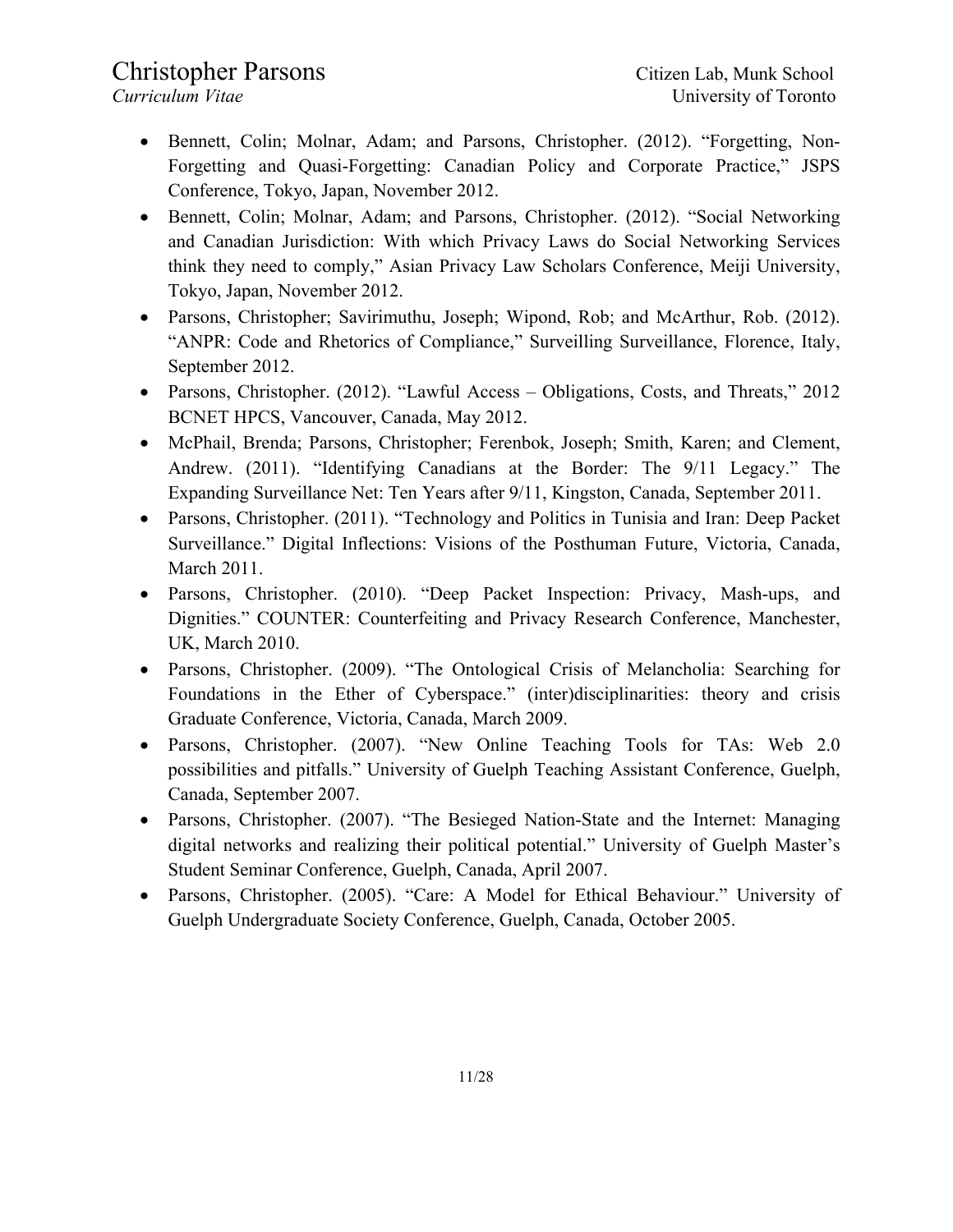#### *Government Presentations and Briefings*

- Parsons, Christopher. (2022). "Public and Private Policy Implications of PHAC's Use of Mobility Information," House of Commons' Standing Committee on Access to Information, Privacy, and Ethics, February 2022.
- Parsons, Christopher. (2021). "Building Trust in Chinese Infrastructure Vendors and Communications Intermediaries," Special Committee on Canada-China Relations, March 2020.
- Parsons, Christopher. (2020). "Transparency, Accountability, and the Future of National Security Policy in Canada," Canadian National Security Transparency Advisory Group (NS-TAG), June 2020.
- Parsons, Christopher, and Cynthia Khoo. (2020). "Stalkerware: Threats and Solutions," Office of the Privacy Commissioner of Canada, Ottawa, Canada, January 2020.
- Parsons, Christopher. (2020). "The State of Canadian Encryption Policy," Office of the Privacy Commissioner of Canada, Ottawa, Canada, January 2020.
- Parsons, Christopher. (2019). "Cybersecurity in the Financial Sector as a National Economic Security Issue," Standing Parliamentary Committee on Public Safety and National Security, Ottawa, Canada, February 2019.
- Parsons, Christopher; and Molnar, Adam. (2017). "Government Surveillance Accountability: The Failures of Contemporary Canadian Interception Reports," Information and Privacy Commissioner of Ontario, Toronto, Canada, November 2017.
- Parsons, Christopher; and Hilts, Andrew. (2014). "The Status of Telecommunications Transparency in Canada, Fall 2014," Office of the Privacy Commissioner of Canada, Toronto, Canada, September 2014.
- Parsons, Christopher. (2014). "Telecommunications Transparency in Canada: Advancing the Discussion," Office of the Privacy Commissioner of Canada, Ottawa, Canada, May 2014.
- Parsons, Christopher; Bennett, Colin; and Molnar, Adam. (2013). "Inconsistency in Accessing Information from Social Networking Services," Office of the Privacy Commissioner of Canada, Ottawa, Canada, May 2013.
- Parsons, Christopher; and Molnar, Adam. (2012). "The BC Services Card: Potentials, Challenges, and Risks," Office of the Privacy Commissioner of British Columbia, Victoria, Canada, November 2012.
- Parsons, Christopher. (2010). "ISP Surveillance and Deep Packet Inspection." Office of the Information and Privacy Commissioner for British Colombia, Victoria, Canada, November 2010.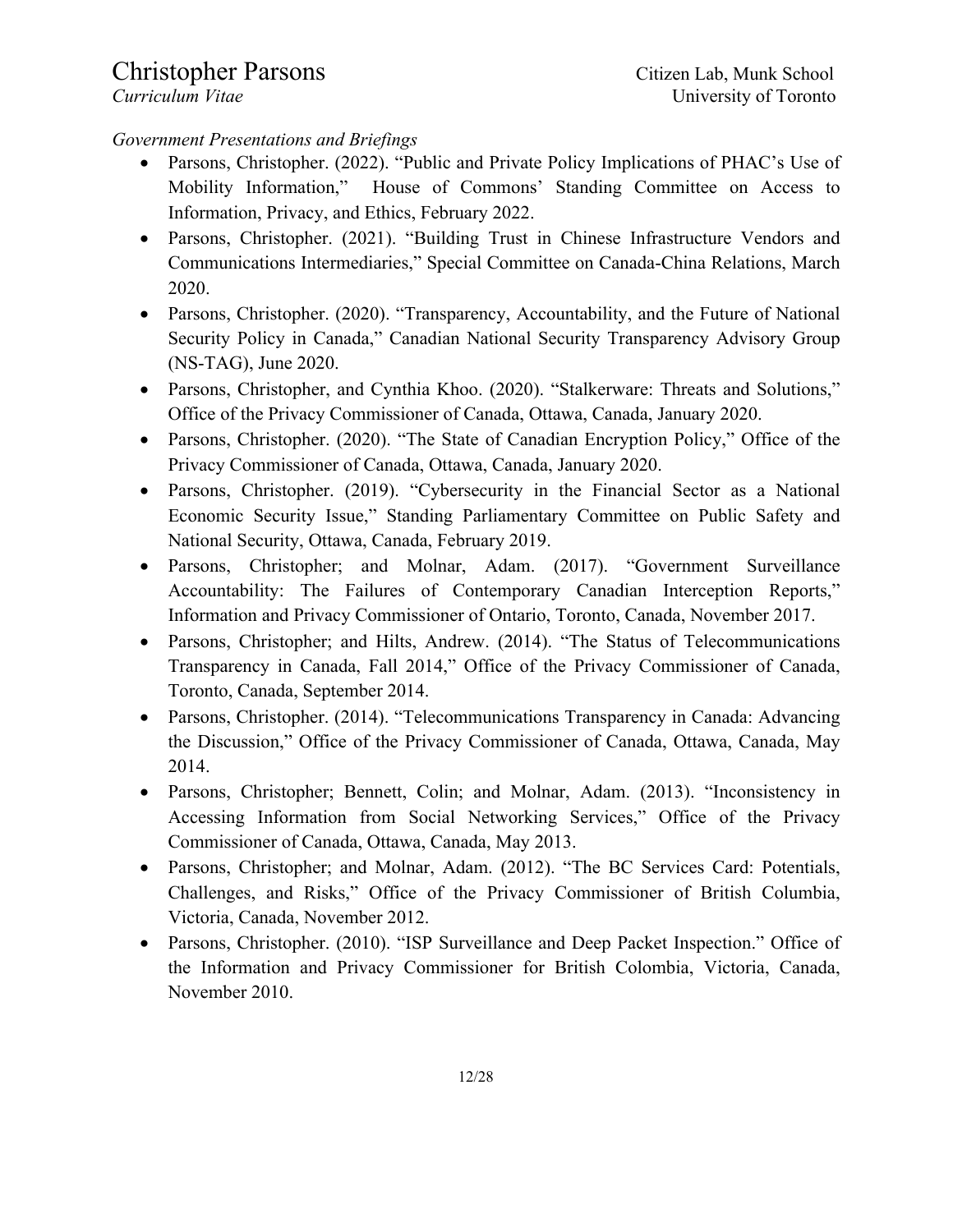### *Public and Professional Audience Presentations*

- Parsons, Christopher. (2021). "Canadian Privacy Laws vs the COVID-19 Pandemic: Learnings and Areas for Reform," Asia Pacific Privacy Authorities (APPA) Conference, December 2021.
- Parsons, Christopher. (2021). "Policy Innovation Initiative—Fireside Chat Series," University of Toronto, October 2021.
- Parsons, Christopher. (2021). "Where Are We Going? Possible Privacy and Equity Consequences of Contemporary Encryption Debates," IAPP (Victoria and Vancouver), October 2021.
- Parsons, Christopher. (2021). "Can Canada and China Still Learn From One Another? Balancing Research Partnerships, National Security and Economic Competitiveness," McMillan, October 2021.
- Parsons, Christopher. (2021). "Where does our health data go? Exploring privacy, ethics and data uses," University of Toronto, August 2021.
- Parsons, Christopher. (2021). "Disruptors & Dilemmas: Growing the Economy Bit by Bit," University of Toronto, March 2021.
- Parsons, Christopher. (2021). "Horizontal Accountability and Signals Intelligence: Lesson Drawing from Annual Electronic Surveillance Reports," Laurier University, March 2021.
- Parsons, Christopher. (2021). "Panelist: TikTok & WeChat, where to now?," Australian Strategic Policy Institute, February 2021.
- Parsons, Christopher. (2021). "(Keynote) Emerging Policy Surveillance Technologies: An Imperative to Move from Reflexive Secrecy to Reflexive Accountability," Information and Privacy Commissioner of Canada Privacy Day Symposium, January 2021.
- Parsons, Christopher. (2021). "Panel: Law Enforcement and Surveillance," Information and Privacy Commissioner of Canada Privacy Day Symposium, January 2021.
- Parsons, Christopher. (2021). "Privacy, Transparency, and Accountability in a Digital World," Global Ideas Institute (Munk School of Global Affairs), January 2021.
- Parsons, Christopher. (2020). "Huawei and 5G: Clarifying the Canadian Equities and Charting a Strategic Path Forward," Later Life Learning Toronto, November 2020.
- Parsons, Christopher. (2020). "Security vs Security: Weighing the History of Encryption Policy in Canada," Canadian Internet Governance Forum, November 2020.
- Parsons, Christopher. (2020). "Electronic Surveillance: The Growth of Digitally Enabled Surveillance and the Atrophy of Accountability in Law Enforcement and Security Agencies," Prairie Political Science Association, November 2020.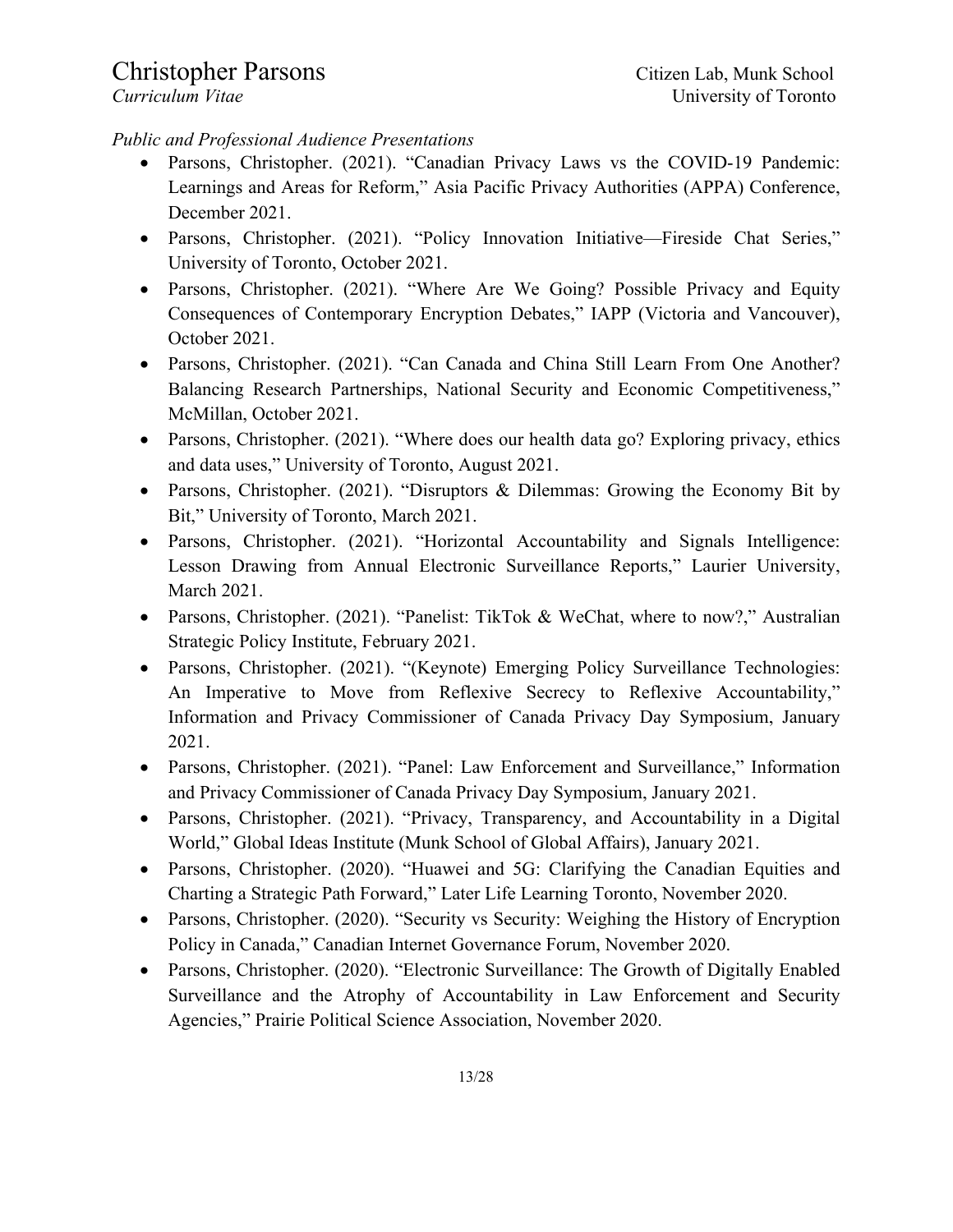- Parsons, Christopher. (2020). "COVID Tracing Apps," The Canadian Bar Association (Privacy & Access Law Section—North), October 2020.
- Parsons, Christopher. (2020). "Safe to Trace," ISOC, June 2020.
- Parsons, Christopher. (2020). "Encryption in the Age of Covid," ISOC Webinar series on encryption, ISOC, May 2020.
- Parsons, Christopher. (2020). "Huawei and 5G: Clarifying the Canadian Equities," IPSI Lecture Series, University of Toronto, Toronto, Canada, March 2020.
- Parsons, Christopher. (2019). "5G, Huawei, and the Canada-China Relationship," Canadian Council on International Law, Ottawa, Canada, October 2019.
- Parsons, Christopher. (2019). "Dual Use and Canada's Duelling Commitments to Human Rights," Canadian International Council (Toronto Chapter), Toronto, Canada, October 2019.
- Parsons, Christopher. (2019). "Canada's Mass Surveillance Regime: Now With Adequate Accountability?" Open Government Partnership Global Summit, Ottawa, Canada, May 2019.
- Parsons, Christopher. (2019). "Bill C-59: Capabilities, Costs, and Future Accountability," Institute on Governance's Future Forum, Ottawa, Canada, May 2019.
- Parsons, Christopher. (2019). "Cybersecurity, Human Security, and Democratic Governance," CDA Institute's Defence and Security 2019, Ottawa, Canada, February 2019.
- Parsons, Christopher. (2019). "Encryption At A(nother) Turning Point: Why Canada must avoid an irresponsible encryption policy," Reboot Privacy and Security Conference, Victoria, Canada, February 2019.
- Parsons, Christopher. (2018). "Government Mass Surveillance in Canada: law, policy, and reality," Civic Tech, Toronto, Canada, October 2018.
- Parsons, Christopher. (2018). "Artificial Intelligence: A Future in Cybersecurity?" Ryerson University, Toronto, Canada, May 2018.
- Parsons, Christopher. (2018). "Access My Information: A Canadian Case Study," RightsCon, Toronto, Canada, May 2018.
- Parsons, Christopher. (2018). "Empowering Citizens Through Transparency: A Case of Canada's Access My Information Tool," RightsCon, Toronto, Canada, May 2018.
- Parsons, Christopher. (2018). "Making Transparency Reports Meaningful," RightsCon, Toronto, Canada, May 2018.
- Parsons, Christopher. (2018). "Security, Surveillance, and Secrecy," National Judicial Institute, Ottawa, Canada, February 2018.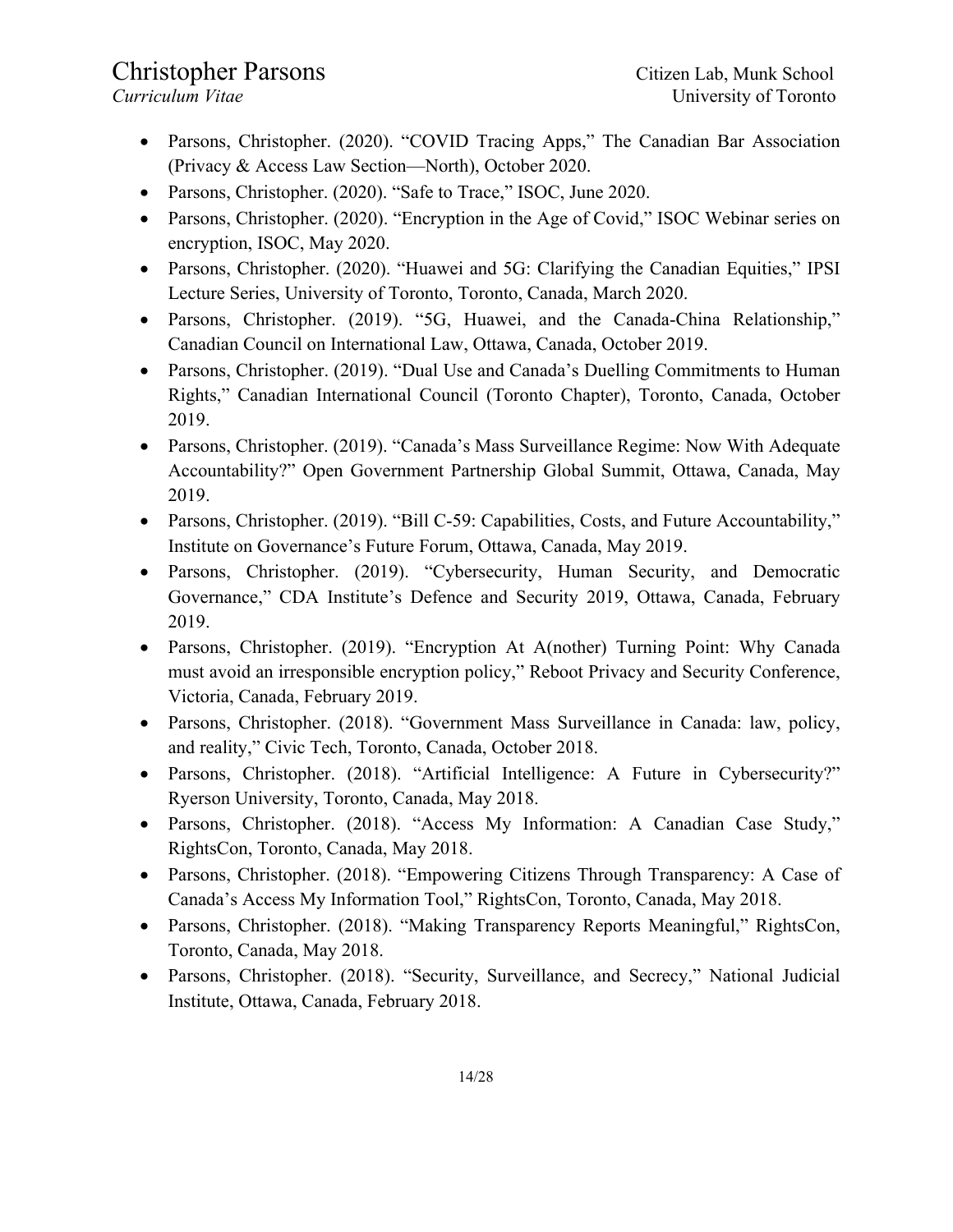- Parsons, Christopher; and Abramson, Bram. (2017). "Telecom Transparency: Gearing Up With A Digital Citizenry," Canadian ISP Summit, Toronto, Canada, November 2017.
- Parsons, Christopher. (2017). "Bulk Surveillance Operations: When 'Transparency' Is Not Enough," DefCon Toronto, Toronto, Canada, September 2017.
- Parsons, Christopher. (2017). "Journalism and Information Security, Overview," HotDocs, Toronto, Canada, May 2017.
- Parsons, Christopher. (2017). "(Keynote) Mass Surveillance Unleashed: The Implications for Academic Freedom," University of Guelph SpringIT Conference, Guelph, Canada, May 2017.
- Parsons, Christopher. (2017). "(Keynote) Accountability, Intelligibility, and Democratic Legitimacy: Enhancing Canadians' trust in the law," Department of Justice Training Conference, Ottawa, Canada, February 2017.
- Parsons, Christopher. (2017). "The Risks and Implications of 'Incidental' Government Surveillance," Toronto Public Library, Toronto, Canada, March 2017.
- Parsons, Christopher. (2017). "The Risks and Implications of 'Incidental' Government Surveillance," Toronto Public Library, Toronto, Canada, February 2017.
- Parsons, Christopher. (2016). "Government Surveillance of Mobile Phones in Canada," Toronto Public Library, Toronto, Canada, November 2016.
- Parsons, Christopher. (2016). "IMSI Catchers in the Canadian Context," 44<sup>th</sup> Annual Canadian Lawyers' Association, Toronto, Canada, October 2016.
- Parsons, Christopher. (2016). "Encryption: A Technical Overview,"  $38<sup>th</sup>$  International Conference of Data Protection and Privacy Commissioners, Marrakech, Morocco, October 2016.
- Parsons, Christopher. (2016). "Transparency in Surveillance: Role of Intermediaries in Facilitating State Surveillance Transparency," RightsCon 2016, San Francisco, United States, March 2016.
- Parsons, Christopher. (2016). "Threats Signals Intelligence Agencies Pose to Democratic Society," Why Should I Care? (WSIC), Toronto, Canada, February 2016.
- Parsons, Christopher. (2015). "Security Vulnerabilities in a Connected World," Resilient Critical Infrastructure & Cyber Security, Toronto, Canada, October 2015.
- Parsons, Christopher. (2015). "The Boomerang Traffic Effect," Internet Society Canada Chapter: First Canadian Internet Symposium, Ottawa, Canada, September 2015.
- Parsons, Christopher. (2015). "Motivating Transparency and Change in Canadian Telecommunications," digifest 2015, Toronto, Canada, May 2015.
- Parsons, Christopher. (2015). "Online Privacy Rights," 16<sup>th</sup> Annual Privacy and Security Conference, Victoria, Canada, February 2015.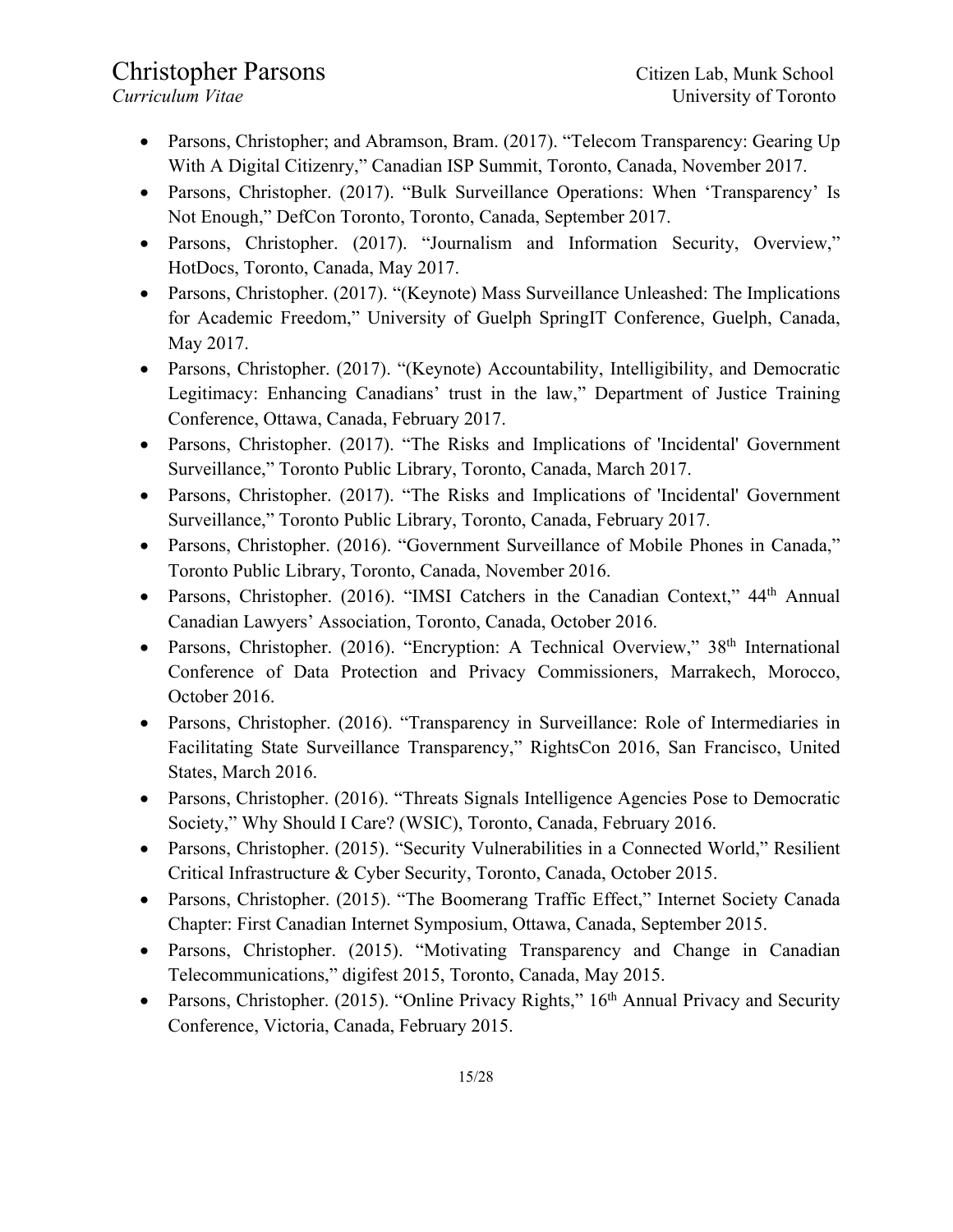- Parsons, Christopher. (2015). "The Practice and Pragmatics of Surveillance Transparency" 16th Annual Privacy and Security Conference, Victoria, Canada, February 2015
- Parsons, Christopher. (2015). "Government Surveillance in a 'Transparent' Era," Toronto Public Library, Toronto, ON, January 2015.
- Parsons, Christopher. (2014). "Transparency in Canadian Telecommunications: Successes and Failures," International Institute of Communications Canada 13<sup>th</sup> Annual Conference, Ottawa, ON, October 2014.
- Parsons, Christopher. (2014) "Democracy in an Era of Mass Surveillance: A Canadian Perspective," National Privacy and Data Governance Congress 2014, Calgary, Canada, October 2014.
- Parsons, Christopher. (2014) "Government Surveillance and the Privacy of Canadian Business Communications," National Privacy and Data Governance Congress 2014, Calgary, Canada, October 2014.
- Parsons, Christopher. (2014). "Lawful access and online surveillance," Canadian Internet Forum 2014, Ottawa, Canada, October 2014.
- Hilts, Andrew; and Parsons, Christopher. (2014). "Howto access your info with the AMI tool," Toronto Sunshine Summit, Toronto, Canada, September 2014.
- Parsons, Christopher. (2014). "Should Surveillance Scare You?" Canadian Journalists for Free Expression, Toronto, Canada, June 2014.
- Parsons, Christopher. (2014). "Data, Privacy, and Managing Organizational Risks," Guelph Web Makers Meetup, Guelph, Canada, April 2014.
- Parsons, Christopher; Bennett, Colin; and Molnar, Adam. (2014). "Inconsistency in Accessing Information from Social Networking Services," Canadian Civil Liberties Association 'Pathways to Privacy,' Toronto, Canada, March 2014.
- Parsons, Christopher. (2014). "CSEC Surveillance: The Failure of Government Accountability," 8th Annual Munk School Graduate Conference, Toronto, Canada, March 2014.
- Parsons, Christopher. (2014). "The Blurry State of Canadian Surveillance," Privacy at Risk? The NSA and CSEC, Its Canadian Surveillance Partner, Toronto, Canada, March 2014.
- Parsons, Christopher. (2013). "Ways for Non-Profits and Charities to Assess and Evaluate Privacy Risks," NetSquared, Victoria, Canada, October 2013.
- Parsons, Christopher. (2013). "Panel: Can I See Some ID? Benefits and Risks of Identification Cards in Canada," Privacy and Access 20/20: A New Vision for Information Rights, Vancouver, Canada, October 2013.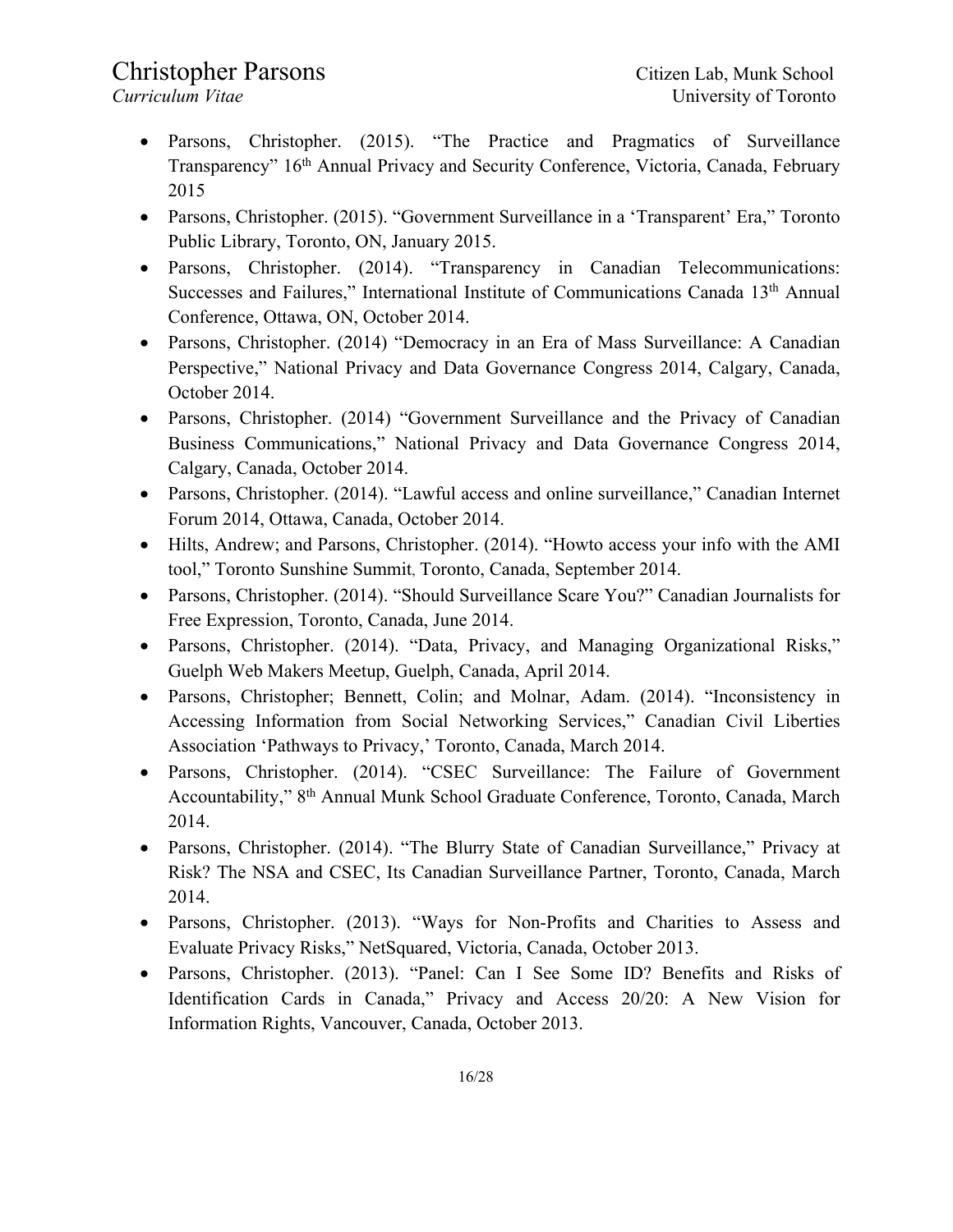- Parsons, Christopher. (2013). "Panel: It's Just Metadata!" Sunshine Summit, Victoria, Canada, September 2013.
- Parsons, Christopher. (2013). "Panel: Privacy and Cybersecurity Considerations for the Trans-Pacific Partnership (TPP)," Google Big Tent Canada 2013, Ottawa, Canada, May 2013.
- Parsons, Christopher. (2012). "Lawful Access, Intelligence Legislation, and Foreign Experiences," University of Victoria Law Club: (Un)Lawful Access – A Panel on Online Surveillance, Victoria, Canada, March 2012.
- Parsons, Christopher; Wipond, Rob; and McArthur, Kevin. (2012). "The Governance of Automatic License Plate Recognition in Canada," 13<sup>th</sup> Annual Privacy and Security Conference, Victoria, Canada, February 2012
- Parsons, Christopher. (2012). "Lawful Access: Stepping towards a harmonized surveillance complex," (Un)Lawful Access Legislation: Ottawa Forum, Ottawa, Canada, February 2012.
- Parsons, Christopher. (2012). "Lawful Access: Technical Potentials and Observations from the US and UK," (Un)Lawful Access: Premier and Panel Discussion, Vancouver, Canada, January 2012.
- Parsons, Christopher. (2011). "Lawful Access, Transmission Data, and Lessons from Abroad," Stop Online Surveillance Forum, Vancouver, Canada, July 2011.
- Parsons, Christopher. (2011). "Watch Out! It's the Feds!" Social Media Club Victoria, Victoria, Canada, April 2011.
- Parsons, Christopher. (2011). "An Internet Broadband Monitor, and You." Lightening Talk Session at CanSecWest, Vancouver, Canada, March 2011.
- Parsons, Christopher. (2010). "Putting the Meaningful into Meaningful Consent." Social Media Club Vancouver, Vancouver, Canada, October 2010.
- Parsons, Christopher. (2010). "Traffic Analysis, Privacy, and Social Media." Social Media Camp Victoria, Victoria, Canada, October 2010.

### **WORKSHOPS AND ROUNDTABLES**

- Parsons, Christopher. (2021). "Coordinated Vulnerability Disclosure for Networked Technologies II," Ryerson University/Cybersecure Policy Exchange, May 2021.
- Parsons, Christopher. (2021). "Coordinated Vulnerability Disclosure for Networked Technologies I," Ryerson University/Cybersecure Policy Exchange, March 2021.
- Parsons, Christopher. (2021). "Tech@Fletcher Careers Workshop," Citizen Lab/Tufts University, March 2021.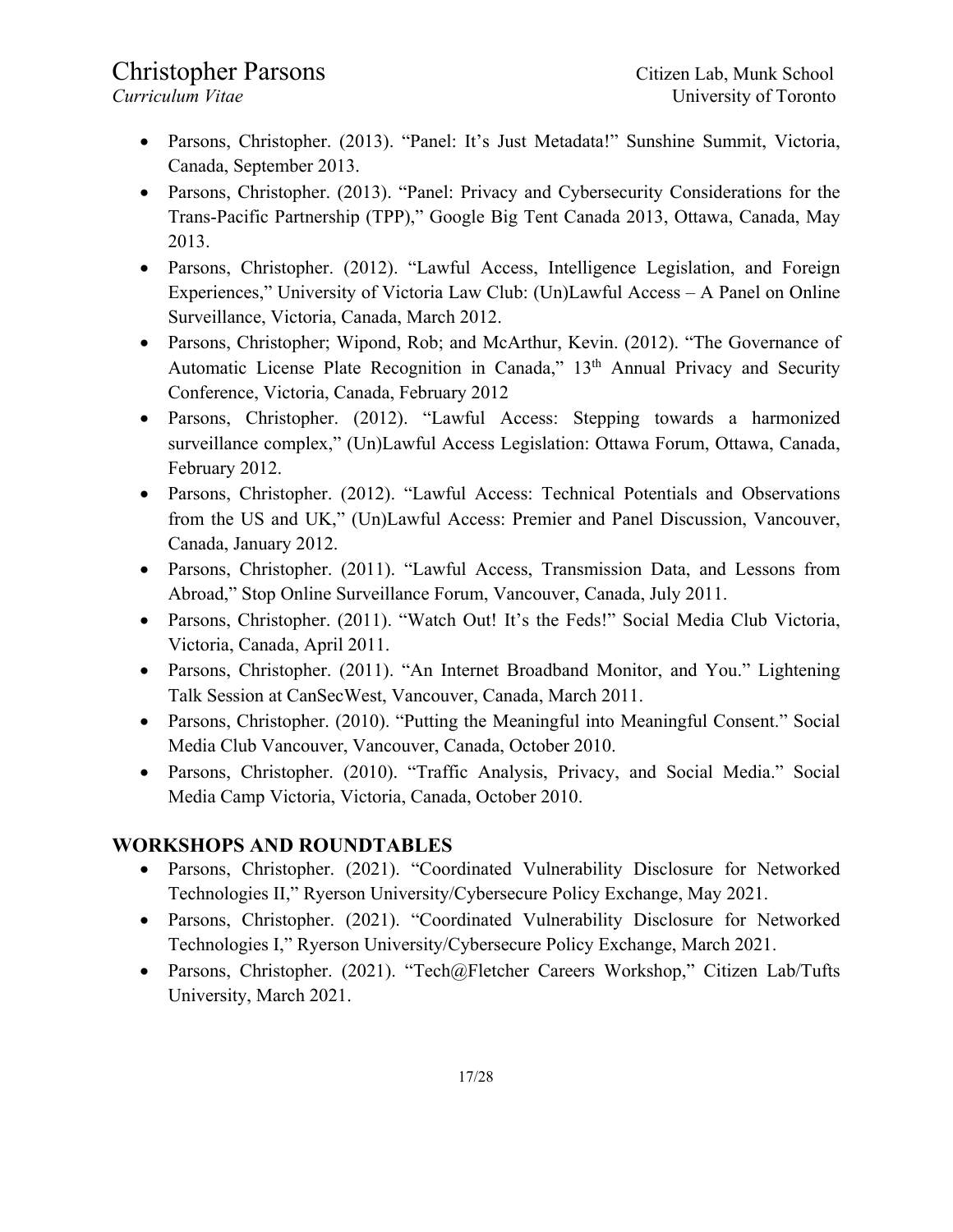- Parsons, Christopher. (2020). "EU Export Controls and Dual-Use," Citizen Lab, November 2020.
- Khoo, Cynthia; and Parsons, Christopher. (2019). "Mobilizing Stalkerware Research for Security and Frontline Support," Munk School of Global Affairs & Public Policy at the University of Toronto (Citizen Lab Summer Institute 2019), Toronto, Canada, July 2019.
- Parsons, Christopher. (2019). "Privacy and Security Challenges Facing Canadian Activists," Department of Political Science at University of Victoria, Victoria, Canada, February 2019.
- Parsons, Christopher. (2018). "Canadian Multistakeholder Process: Enhancing IoT Security," ISOC Canada, Toronto, Canada, June 2018.
- Parsons, Christopher. (2018). "Evaluating Stalkerware," Munk School of Global Affairs & Public Policy at the University of Toronto (Citizen Lab Summer Institute 2018), Toronto, Canada, June 2018.
- Parsons, Christopher. (2018). "Policy Responses to Digital Interference in Elections," Public Policy Forum. Toronto, Canada, May 2018.
- Parsons, Christopher. (2018). "Regulating in the Dark: Mapping the Encryption Debate," Faculty of Law at University of Toronto, February 2018.
- Parsons, Christopher. (2017). "Signals Intelligence in Canada," Munk School of Global Affairs at the University of Toronto (Citizen Lab Summer Institute 2017), July 2017.
- Parsons, Christopher. (2016). "National Security Accountability," Munk School of Global Affairs at University of Toronto, November 2016.
- Parsons, Christopher. (2016). "Investigative Techniques," Munk School of Global Affairs at University of Toronto, October 2016.
- Parsons, Christopher. (2015). "CSIS One Step Forward, Two Steps Backward," Centre for Global Studies. Victoria, Canada, February 2015.
- Parsons, Christopher. (2014). "The Citizen Lab: Research With Impacts," The Smart Cybersecurity Network (SERENE-RISC) Official Launch. Ottawa, Canada, May 2014.
- Parsons, Christopher. (2014). "Contemporary Methods for Rending Transparent Contemporary Surveillance Practices," The Politics of Surveillance: Advancing Democracy in a Surveillance Society. Ottawa, Canada, May 2014.
- Molnar, Adam; and Parsons, Christopher. (2014). "Studying State Surveillance Practices in Canada: Opportunities, Limitations, and Headaches," The Politics of Surveillance: Advancing Democracy in a Surveillance Society. Ottawa, Canada, May 2014.
- Parsons, Christopher. (2014). "Corporate Responsibility: Towards Accountable and Transparent Data Stewardship (Rapporteur's Report)," Cyber Dialogue. Toronto, Canada, March 2014.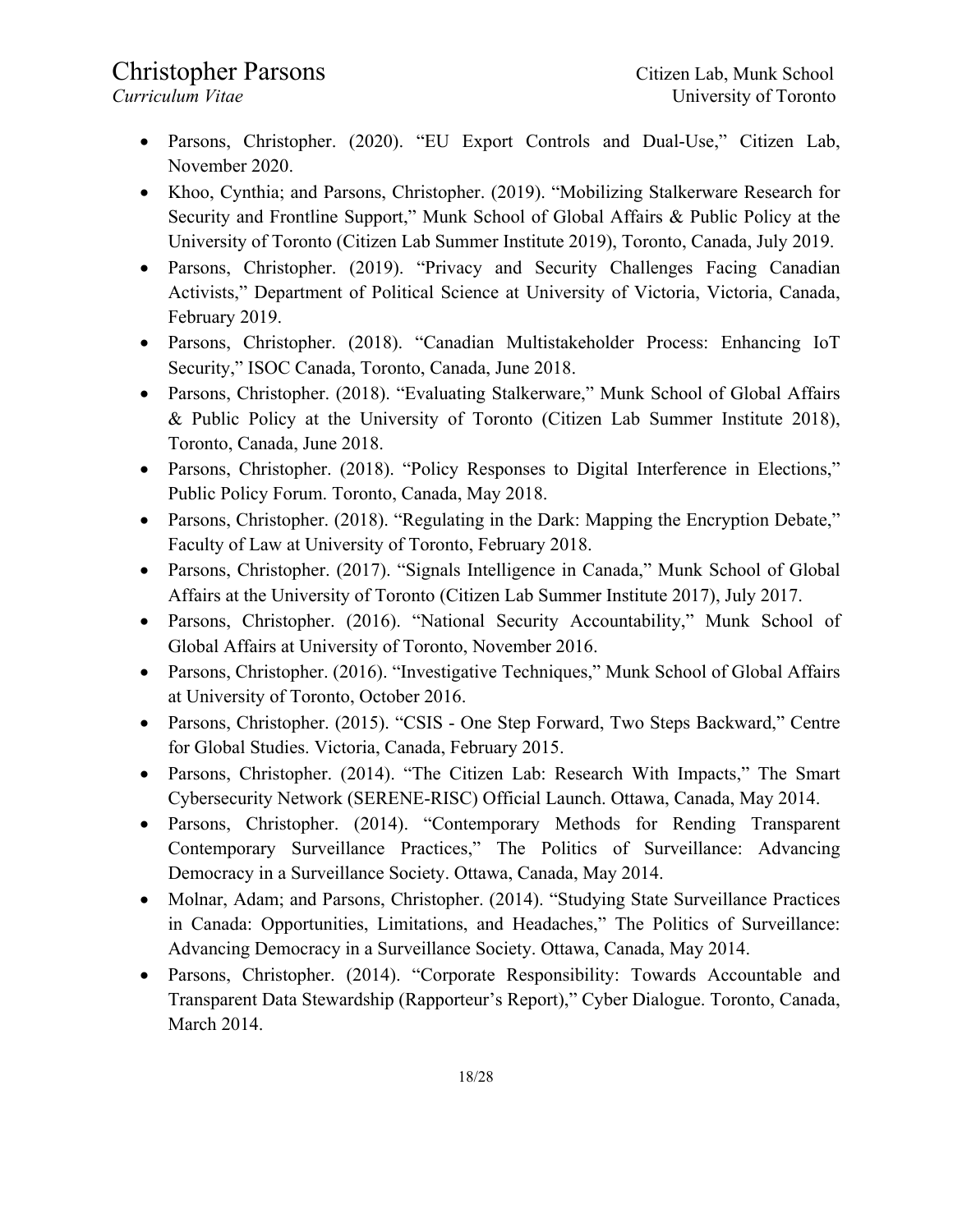- Parsons, Christopher; Bennett, Colin; and Molnar, Adam. (2014). "Privacy, Surveillance, and the Democratic Potential of the Social Web," Social Dimensions of Privacy. Wassenaar, Amsterdam, January 2014.
- Parsons, Christopher; and Molnar, Adam. (2013). "Informal Governance through Code and Standards," The Legitimacy of Private Transnational Governance by Contract. Victoria, Canada, August 2013.
- Parsons, Christopher; and Molnar, Adam. (2013). "Watching You: Some implications of surveillance-by-UAVs," Canadian Political Science Association Congress. Victoria, Canada, June 2013.
- Parsons, Christopher. (2013). "The BC Services Card: A Privacy and Security Overview," The BC Services Card: Privacy Risks, Opportunities and Alternatives. Vancouver, Canada, April 2013.
- Parsons, Christopher. (2013). "Lawful Access Is Dead; Long Live Lawful Intercept!" Center for Global Studies Global Talks. Victoria, March 2013.
- Parsons, Christopher. (2012). "(Facilitator) Training activists about state surveillance capabilities," Electronic Surveillance and Human Rights Camp. Rio de Janeiro, Brasil, December 2012.
- Parsons, Christopher. (2012). "Deep Packet Inspection: What is it, how does it work, and how is it used for surveillance," Electronic Surveillance and Human Rights Camp. Rio de Janeiro, Brasil, December 2012.
- Parsons, Christopher. (2012). "Respondent: Internet Governance as a Multi-Actor and Multi-Network Issue," Global Governance and the Internet: Is 'Organized Chaos' Best?, Victoria, Canada, November 2012.
- Parsons, Christopher. (2012). "Borders, Privacy, and Web 2.0," Governance and Democracy Across Borders, Victoria, Canada, October 2012.
- Parsons, Christopher. (2012). "Transparent Practices Don't Stop Prejudicial Surveillance." Networked Surveillance: Access Control, Transparency, Power, and Circumvention in the 21st Century, Toronto, Canada, February 2012.
- Parsons, Christopher. (2011). "Social Media: Is there a place for it in education?" Learning Systems/Learning and Teaching Center Instructional Technologies Series workshop, Victoria, Canada, November 2011.
- Parsons, Christopher. (2011). "The Evolving Role of Cyber Surveillance in Public Sector Decision-Making." CIPPIC Roundtable, Ottawa, Canada, June 2011.
- Parsons, Christopher. (2011). "Mobility: Value Propositions, Lawful Access, and Communicative Privacy." Citizen Lab Roundtable, Toronto, Canada, June 2011.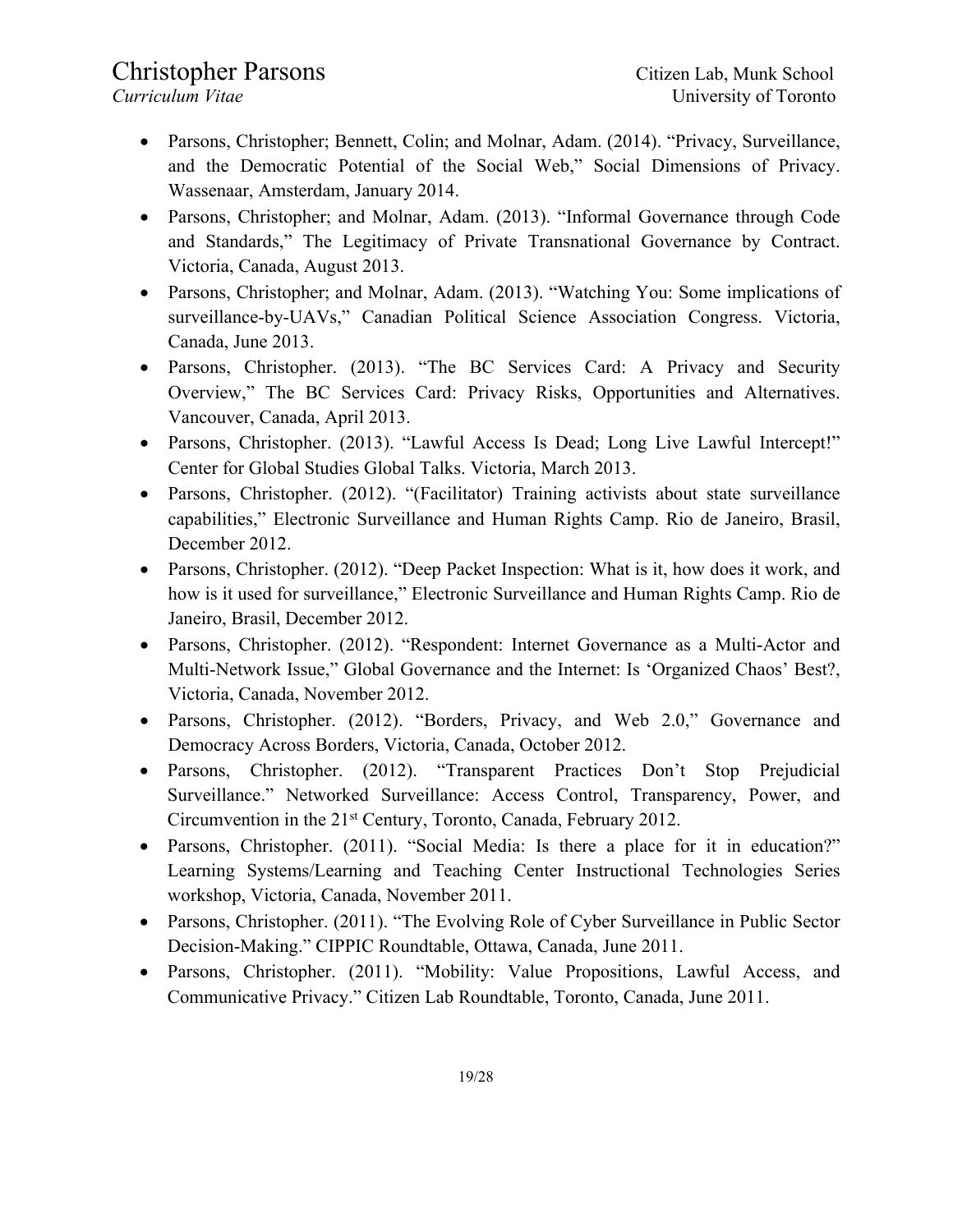- Parsons, Christopher. (2009). "Moving Online: Your Packets, Your ISP, Your Identity." Critical Digital Studies Workshop, Victoria, Canada, June 2009.
- Parsons, Christopher. (2009). "Deep Packet Inspection: Heuristics, Transparency, and the Canadian Situation." Deep Packet Inspection Roundtable, Toronto, Canada, June 2009.

### **RESEARCH EXPERIENCE**

- Senior Research Associate, Citizen Lab, 2019 Present.
- Research Contractor, Office of the Privacy Commissioner of Canada, 2019.
- Co-Investigator with Dr. Ronald Deibert (University of Toronto) and Dr. Adam Molnar (Deakin University) for "Understanding and Responding to the Privacy and Safety Risks of Stalkerware," 2018-2019.
- Research Contractor, Office of the Privacy Commissioner of Canada, 2016-2017.
- Research Associate, Citizen Lab 2016 2019.
- Research Consultant with Open Effect for "Improving Canadians' access to their personal information," Andrew Hilts (Executive Director, Open Effect), 2015-2016.
- Research Consultant with Open Effect for "A Comparative Analysis of Fitness Tracker Privacy and Security," Andrew Hilts (Executive Director, Open Effect), 2015-2016.
- Co-Investigator with Dr. Ronald Deibert (University of Toronto) and Dr. Lokman Tsui (Chinese University of Hong Kong) for "Journalism and Information Security", 2015– 2017.
- Social Science and Humanities Research Council (SSHRC) Postdoctoral Fellow (Citizen Lab, Munk School of Global Affairs at the University of Toronto), 2014-2016.
- Managing Director for Telecom Transparency Project (Citizen Lab, Munk School of Global Affairs at the University of Toronto), 2014-Present.
- Postdoctoral Fellow at Citizen Lab (Munk School of Global Affairs, University of Toronto) on State Access to Telecommunications Data, 2013-2014.
- Co-Investigator with Dr. Colin Bennett (University of Victoria) on Social Networking and Privacy Protection: Analyzing the "Access" in Lawful Access. Grant money provided through the Office of the Privacy Commissioner of Canada's Contributions Program, 2012-2013.
- Co-Researcher with Kate Milberry for "A National ID Card by Stealth? The BC Services Card," Micheal Vonn (Policy Director, British Columbia Civil Liberties Association), 2012-13.
- Co-Researcher with Adam Molnar for "The BC Services Card: Drivers, Architectures, and Risks," Kate Milberry (Researcher, British Columbia Civil Liberties Association), 2012.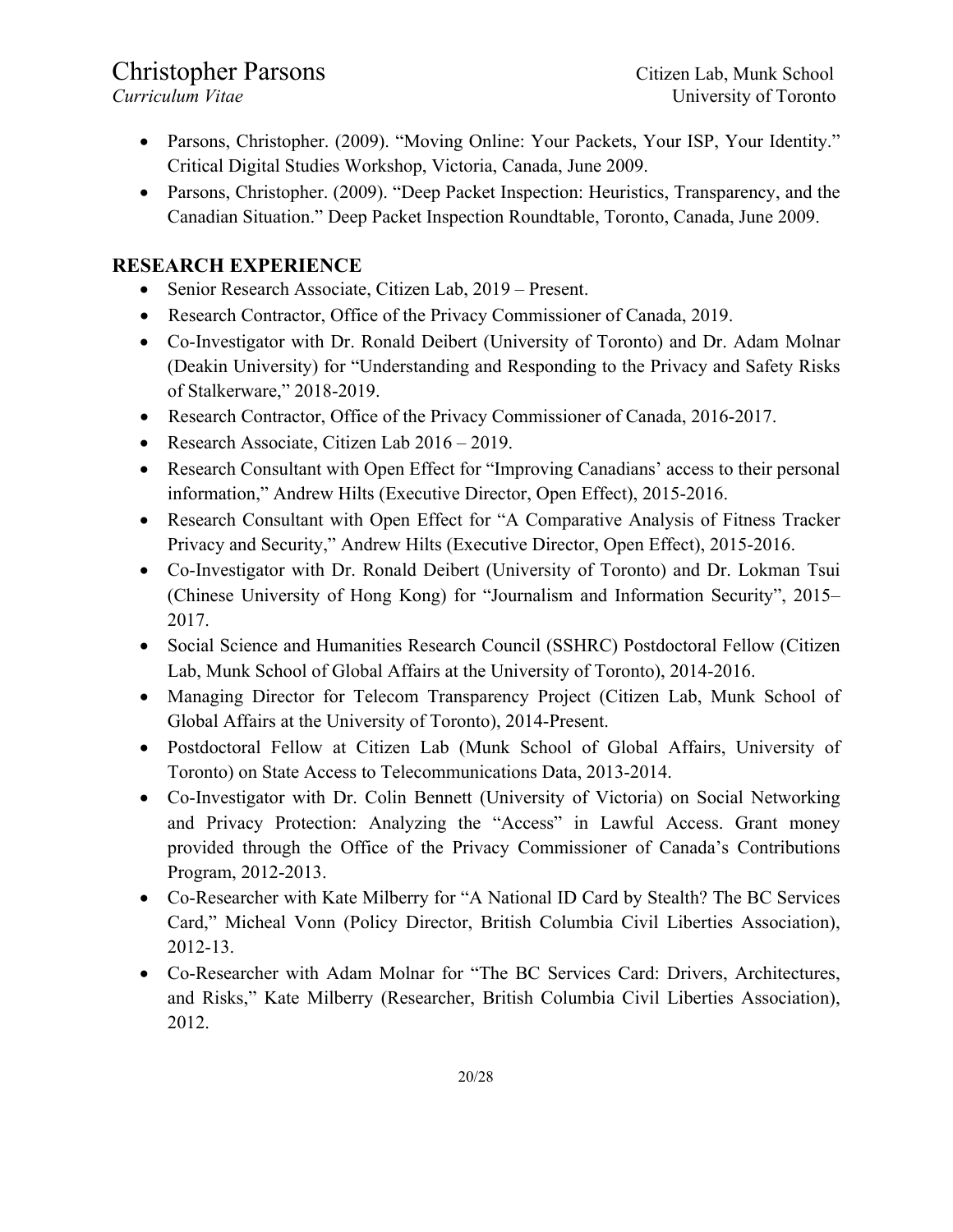- Author and researcher of "Literature Review of Deep Packet Inspection," Andrew Clement (Professor, University of Toronto). Funding provided by the New Transparency's Cyber-Surveillance Workshop, 2011.
- Principle researcher and author for the Lawful Access Regime Project, Micheal Vonn (Policy Director, British Columbia Civil Liberties Association), 2011.
- Research Assistant for Deep-Packet Inspection: Resources for the Analysis of Privacy Implications in Canada, Colin Bennett (University of Victoria) supervising. Grant money provided through the Office of the Privacy Commissioner of Canada's Contributions Program, 2009-2010.
- Research Assistant for The New Transparency Project, Colin Bennett (University of Victoria) and Andrew Clement (University of Toronto) supervising. Seven-year SSHRC MCRI, 2008-2009.

### **TEACHING EXPERIENCE**

- Invited Lecturer, "Challenges to Privacy and Data Protection in the Coming Years," University of Toronto (Graduate Class), Toronto, ON, January 2022.
- Invited Lecturer, "CSIS, CSE, and the Prospective Targeting of Activists in Canada," University of Victoria (Undergraduate Class), Victoria, BC, July 2021.
- Invited Lecturer, "Transparency and Accountability in Theory and Practice," University of Toronto (Combined Undergraduate/Graduate Class), Toronto, Ontario, March 2021.
- Invited Lecturer, "The Policies and Politics of Encryption: A Canadian Focus," University of Victoria (Combined Undergraduate/Graduate Class), Victoria, BC, February 2021.
- Invited Lecturer, "Geopolitics and National Security—Privacy and Security in a Connected World," Canada School of Public Service, Ottawa, Ontario, November 2020.
- Invited Lecturer, "Contemporary Surveillance, Privacy, and Data Protection Risks," University of Ottawa (Undergraduate Class), Ottawa, Ontario, October 2020.
- Invited Lecturer, "Access My Info: Using PIPEDA to Facilitate Journalism," Concordia University, Montreal, Quebec, September 2020.
- Invited Lecturer, "Accountability and Transparency: For Whom and For What?," University of Toronto (Graduate Class), Toronto, Ontario, March 2020.
- Invited Lecturer, "Accountability and Transparency: For Whom and For What?," University of Toronto (Undergraduate Class), Toronto, Ontario, March 2020.
- Invited Lecturer, "Huawei and 5G: A Discussion," University of Toronto (Graduate Class), Toronto, Ontario, March 2020.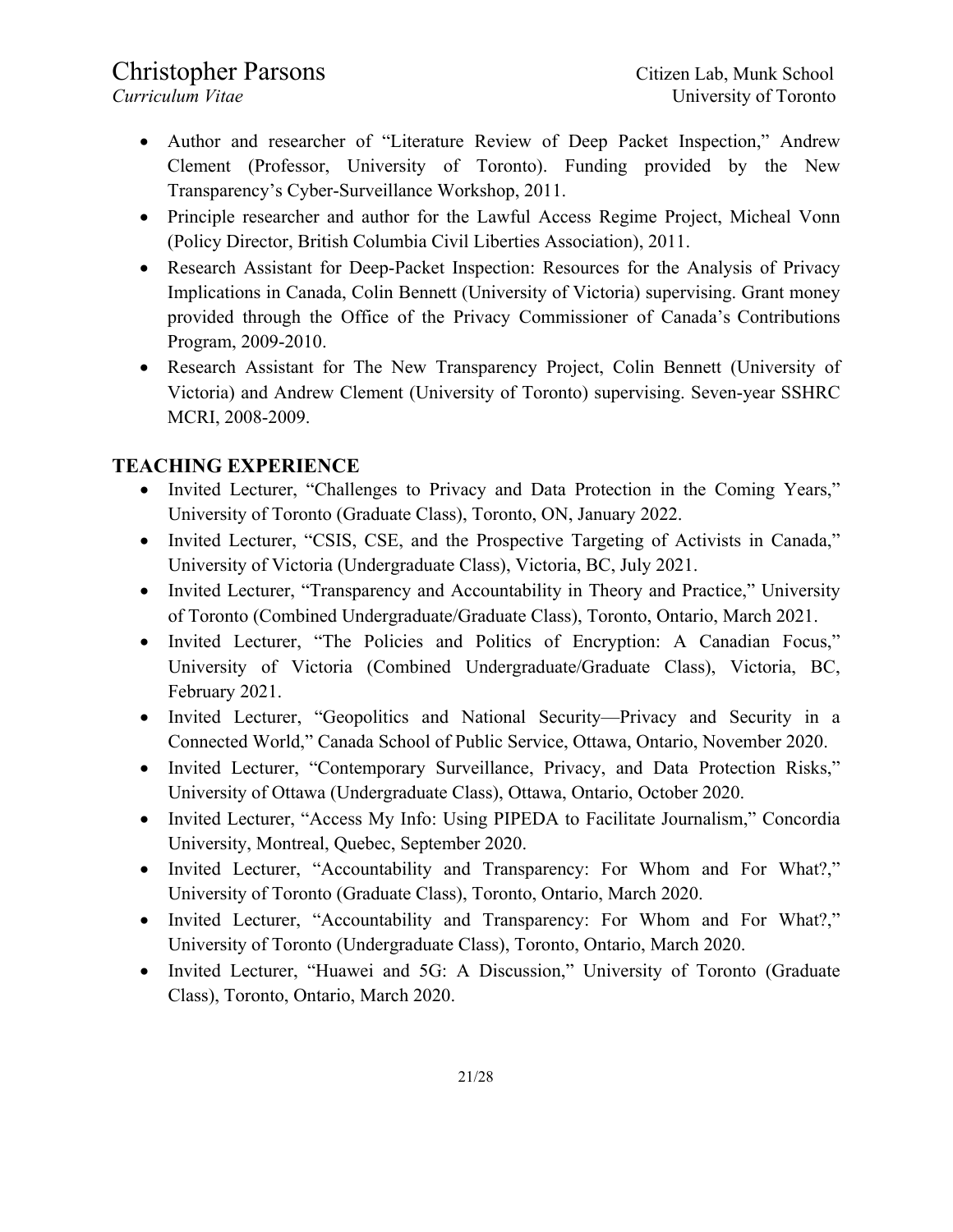- Invited Lecturer, "Human Rights in the Digital Era," University of Toronto (Graduate Class), Toronto, Ontario, January 2020.
- Invited Lecturer, "Rearticulating Who is Secured and the Need to Adopt Human- and Citizen-Centric Security Vulnerability Policies," Canadian Military College (Graduate Class), Toronto, Ontario, December 2019.
- Invited Lecturer, "Privacy Theory, Contemporary Law, and the Conditions for Democratic Accountability," University of Toronto (Undergraduate Class), October 2019.
- Invited Lecturer, "Access My Info: A Canadian Case," University of Waterloo (Undergraduate Class), September 2019.
- Invited Lecturer, "Right to Access and Digital Advocacy," York University (Undergraduate Class), January 2018.
- Invited Lecturer, "Chokepoints: The Roles of Intermediaries For Conducting and Exposing Surveillance," University of Toronto (Graduate Glass), October 2017.
- Invited Lecturer, "How Intermediaries Enable and Resist Government Surveillance," University of Toronto (Graduate Class), March 2017.
- Invited Lecturer, "The Historical and Current Status of IMSI Catchers in Canada," York University (Law School), January 2017.
- Invited Lecturer, "IMSI Catchers: How Can the Law Catch Up with Their Operation in Canada?," University of Toronto (Law School), October 2016.
- Invited Lecturer, "Contemporary Signal Intelligence," University of Toronto (Undergraduate/Graduate Class), October 2016.
- Invited Lecturer, "Beyond Privacy: The Deficits of Contemporary Privacy Theories in Accounting for Government Surveillance Activities," York University (Undergraduate Class), March 2016.
- Invited Lecturer, "Intermediaries: Agents of Government, Practitioners of Governance," University of Toronto (Graduate Class), March 2016.
- Invited Lecturer, "Chokepoints: The roles of intermediaries for conducting and exposing surveillance," University of Toronto (Undergraduate/Graduate Class), November 2015.
- Invited Lecturer, "Deep Packet Inspection: A Corporate/Government Surveillance Nexus," University of Guelph (Undergraduate Class), February 2015.
- Invited Lecturer, "Privacy Is Not the Counter To Mass Surveillance Surveillance: Rearticulating the harms of surveilling the world-at-large," Liverpool Law School (Undergraduate Class), February 2015.
- Invited Lecturer, "Signals Intelligence: The Practice of Mass and Targeted Surveillance," University of Toronto (Graduate Class), January 2015.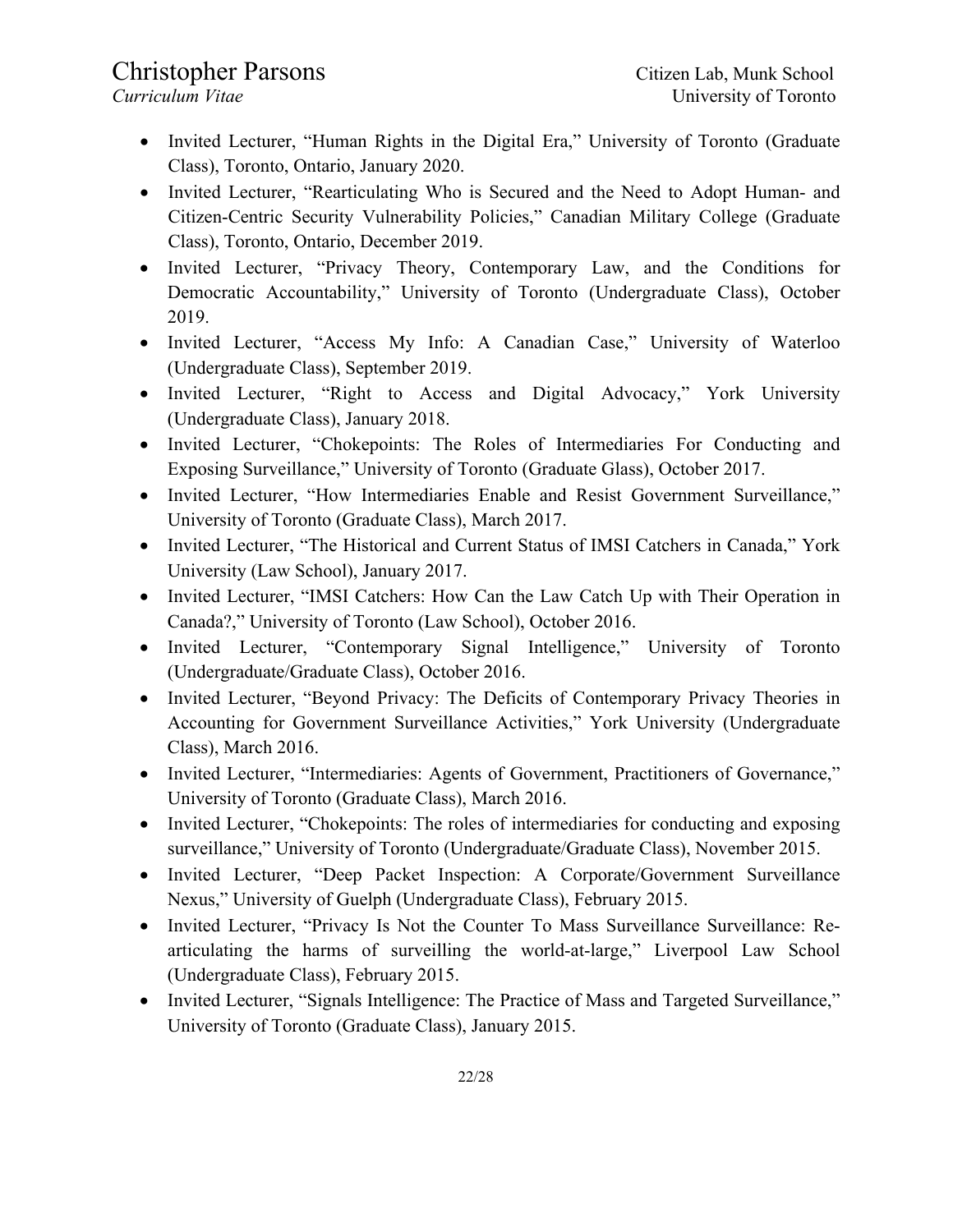- Invited Lecturer, "Policing the Net: Intermediaries and Transparency," University of Toronto (Graduate Class), October 2014.
- Invited Lecturer, "Policing the Net: Intermediaries and Transparency," University of Toronto (Graduate Class), February 2014.
- Invited Lecturer, "Networks of Power II Cybersurveillance, Netwar, and Resistance," University of Alberta (Graduate Class), May 2013.
- Invited Lecturer, "Privacy, Surveillance, and Contemporary Digital Communications," University of Victoria, October 2012.
- Sessional Instructor, *POLI 456: Politics of the Internet*, University of Victoria, June-August 2012.
- Invited Lecturer, "Unpacking Kant's "On the Common Saying: 'This May be True in Theory, but it does not Apply in Practice'," University of Victoria, June 2012.
- Invited Lecturer, "Networks of Power II Cybercrime/Surveillance/War," University of Alberta (Graduate Class), May 2012.
- Invited Lecturer, "The International, the State, and the Lulz," University of Victoria, November 2011.
- Invited Lecturer, "Architecting Internet Surveillance in Canada," University of Victoria, October 2011.
- Invited Lecturer, "Technology and Politics in Tunisia and Iran: Deep Packet Surveillance," University of Victoria, February 2011.
- Invited Lecturer, "Managing Your Online Transparency: Privacy on the Social Web," Camosun College, March 2010.
- Invited Lecturer, "The Technology Threatening Culture and Privacy (or: the acronym your ISP doesn't want you to know)," University of Victoria, March 2010.
- Teaching Assistant, Introductory Social and Political Philosophy (with Prof. Omid Payrow Shabani). Department of Philosophy, University of Guelph, Fall 2007.
- Teaching Assistant, Ethics (with Prof. Alan Belk). Department of Philosophy, University of Guelph, Spring 2007.
- Teaching Assistant, Introductory Social and Political Philosophy (with Prof. Eva Buccioni). Department of Philosophy, University of Guelph, Fall 2006.

## **AWARDS/FELLOWSHIPS/GRANTS**

- Co-Investigator, Understanding and Responding to the Privacy and Safety Risks of Stalkerware, Office of the Privacy Commissioner of Canada, 2018-2019.
- USA State Department's International Visitors Leadership Program (Cybersecurity) Participant, September-October 2018.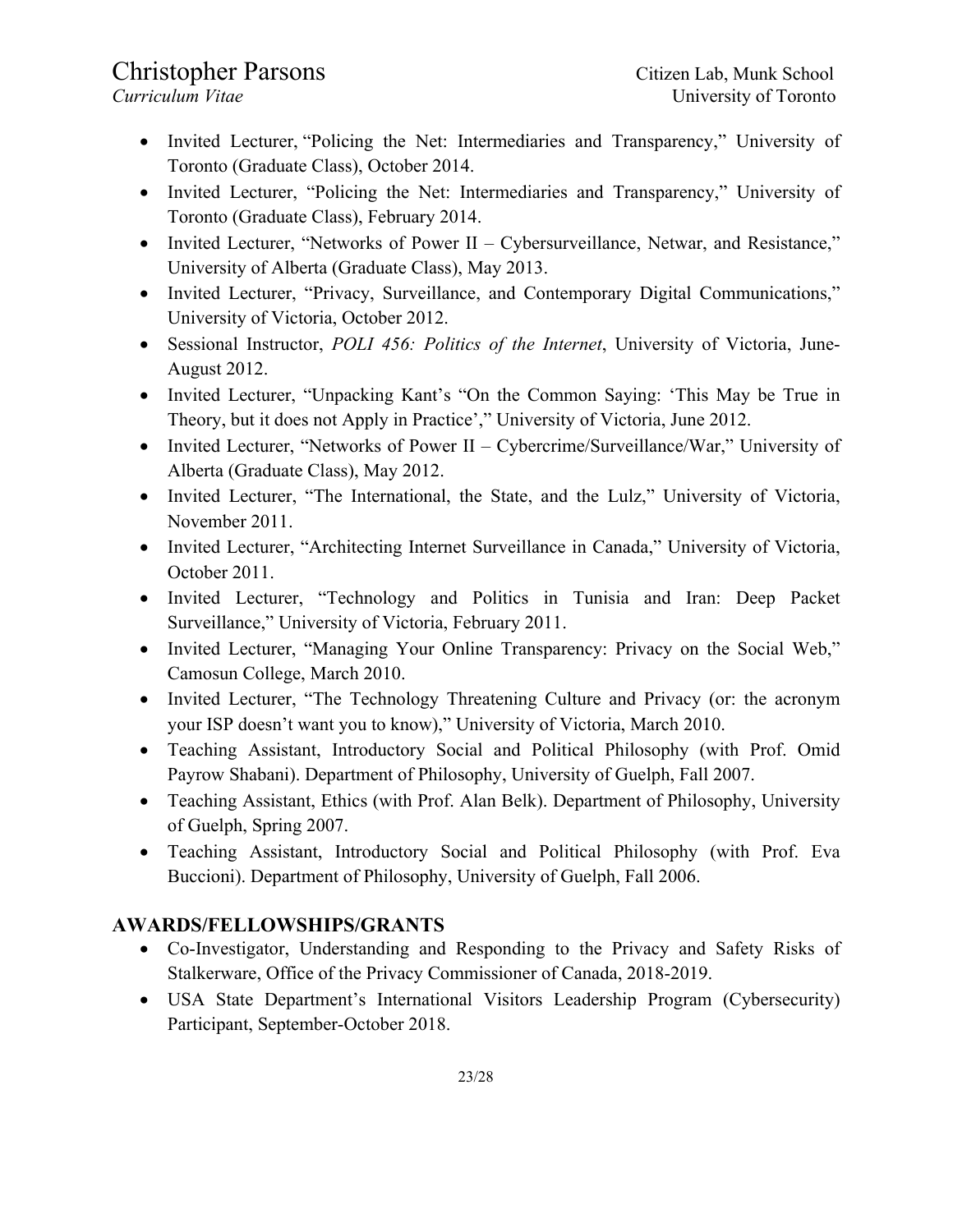- Canadian Internet Registration Authority's Community Investment Program, June 2015-April 2016.
- Best Political Science Dissertation in the Western States, 2013/14, The Western Political Science Association.
- Social Science and Humanities Research Council Postdoctoral Fellowship, October 2014- September 2016.
- Canadian Internet Registration Authority's Community Investment Program, May 2014- April 2015.
- Postdoctoral Fellowship, Munk School of Global Affairs, November 2013-September 2014.
- Centre for Global Studies Graduate Student Fellowship, Centre for Global Studies, January 2013-October 2013.
- Co-Investigator, Canadian Access to Social Media Information (CATSMI) Project, Office of the Privacy Commissioner of Canada's Contributions Program, 2012-2013.
- Joseph-Armand Bombardier Canada Graduate Scholarship, Social Sciences and Humanities Research Council, 2009-2012.
- Private Scholarship, The 2009 Canadian Telecom Summit, 2009.
- Conference Travel Grant, University of Victoria Office of Graduate Studies, 2009.
- Conference Travel Grant, Critical Digital Studies Workshop, 2009.
- Ontario Graduate Scholarship (Provincial-level award), 2008-2009 (Declined Offer).
- Forster Medal (University-level award), College of Arts Nominee, University of Guelph 2008.

### **SERVICE**

- Reviewer for: *Internet Policy Review, Journal of Cyber Policy*, *Journal of Information Technology & Politics*, *Law & Policy, Moral Philosophy and Politics*, *Surveillance & Society.*
- Expert Panel Member, CCA Expert Panel on Public Safety in the Digital Era, 2021- Present.
- Workshop Presenter, "Policy Writing for Canadian Academics," Waterloo, Ontario December 2021.
- Participant, Public Policy Forum--Debating the Right Balances for Privacy Law in Canada, September 2021.
- Advisory Member, "CSA Group Research Project—Privacy and Wellness Wearables: Emerging Trends and Power Dynamics in a Grey Area", 2021.
- Judge, "Global Ideas Institute Symposium 2021," Toronto, Ontario, March 2021.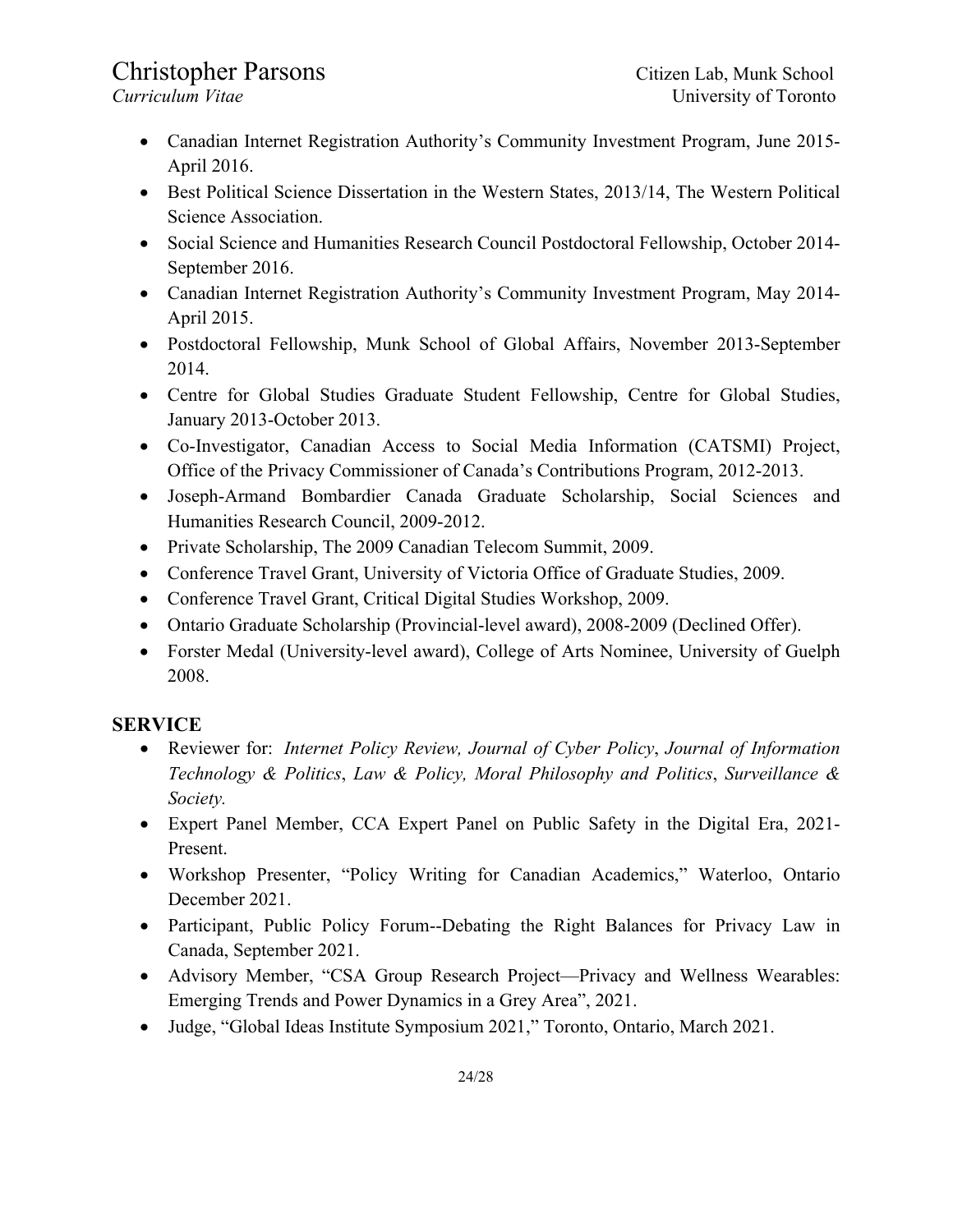- Workshop Organizer, "Canadian Cybersecurity Dialogue," Ottawa, Canada, December 2019.
- Workshop Moderator, "Session One: C-59 Is Here. Now What?" Ottawa, Canada, December 2019.
- Workshop Moderator, "Session Three: Slipping Through the Cracks," Ottawa, Canada, December 2019.
- Workshop Organizer, "Citizen Lab Summer Institute on Monitoring Internet Openness and Rights," Citizen Lab, Munk School of Global Affairs & Public Policy at University of Toronto, July 2019.
- Workshop Organizer, "Canadian Cybersecurity Dialogue," Ottawa, Canada, November 2018.
- Workshop Organizer, "Citizen Lab Summer Institute on Monitoring Internet Openness and Rights," Citizen Lab, Munk School of Global Affairs at University of Toronto, July 2018.
- Workshop Organizer, "Regulating in the Dark: Mapping the Encryption Debate," Faculty of Law at University of Toronto, February 2018.
- Workshop Organizer, "Citizen Lab Summer Institute on Monitoring Internet Openness and Rights," Citizen Lab, Munk School of Global Affairs at University of Toronto, July 2017.
- Panel Facilitator, "Surveillance, Censorship, and Human Rights Online," Decoding the Digital Divide, Munk School of Global Affairs at University of Toronto, March 2017.
- Workshop Organizer, "Investigative Techniques and National Security Accountability Workshop," Munk School of Global Affairs at University of Toronto, September-November 2016.
- Workshop Organizer, "Citizen Lab Summer Institute: Monitoring Internet Openness and Rights," Citizen Lab, Munk School of Global Affairs at University of Toronto, July 2016.
- Workshop Organizer, "Citizen Lab Summer Institute: Monitoring Internet Openness and Rights," Citizen Lab, Munk School of Global Affairs at University of Toronto, June 2015.
- Program Committee Member, "Free and Open Communications on the Internet," FOCI 2015, Washington DC, August 2015.
- Workshop Organizer, "Citizen Lab Summer Institute: Monitoring Internet Openness and Rights," Citizen Lab, Munk School of Global Affairs at University of Toronto, August 2014.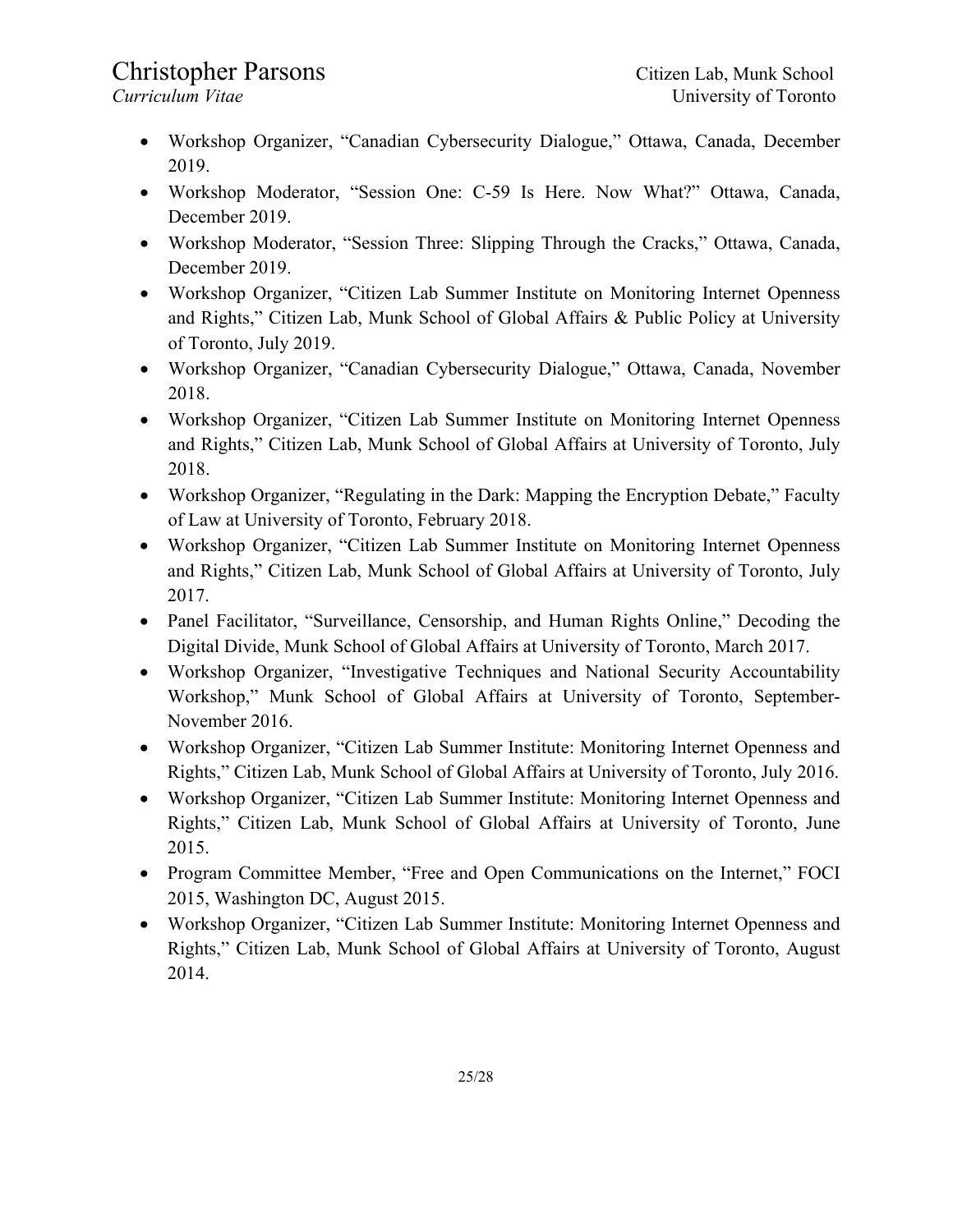- Workshop Organizer, "Networked Surveillance: Access Control, Transparency, Power, and Circumvention in the 21st Century," iSchool 2012 workshop, University of Toronto, February 2012.
- Administrator for and contributor to Digitally Mediated Surveillance Canada (www.digitallymediatedsurveillance.ca), 2011-2013.
- Technical Consultant for *Peninsula: A Journal of Relational Politics*. University of Victoria graduate student journal, 2010 - 2012.
- Administrator of Deep Packet Inspection Canada (www.deeppacketinspection.ca), 2010 -2014.
- Workshop Organizer, "Cyber-surveillance in Everyday Life," Multidisciplinary workshop, University of Toronto, May 2011.
- Principle Conference Organizer, "Identity and Its Roots," Multidisciplinary Graduate Student Conference, University of Guelph, May 2008.

### **PROFESSIONAL EXPERIENCE**

- Senior Research Associate, Citizen Lab, 2019-Present.
- Research Contractor, Office of the Privacy Commissioner of Canada, 2019.
- Participant, Ally Skills Workshop, Citizen Lab, 2018.
- Research Associate, Citizen Lab, 2016 2019.
- Research Contractor, Office of the Privacy Commissioner of Canada, 2016-2017.
- Policy Consultant, TekSavvy, 2016.
- Policy Consultant, Open Media, 2016.
- Research Consultant, Open Effect, 2015-2017.
- Board of Advisors, The Mackenzie Institute, 2014-Present.
- Board of Advisors, Khaki Scout Software, 2014-Present.
- Technical Consultant, Ranking Digital Rights Project (for New America Foundation), 2014.
- Principal, Block G Privacy and Security Consulting, 2013 2016.
- Computer Lab Technician, University of Guelph, College of Social and Applied Human Science, 2008.
- Networking Assistant, University of Guelph, College of Social and Applied Human Sciences, 2007 - 2008.
- Copyeditor, Dr. Omid A. Payrow Shabani, May 2008.
- Senior Computer Lab Assistant, University of Guelph, College of Social and Applied Human Sciences, 2006 - 2007.
- Copyeditor, Dr. Omid A. Payrow Shabani, October 2007.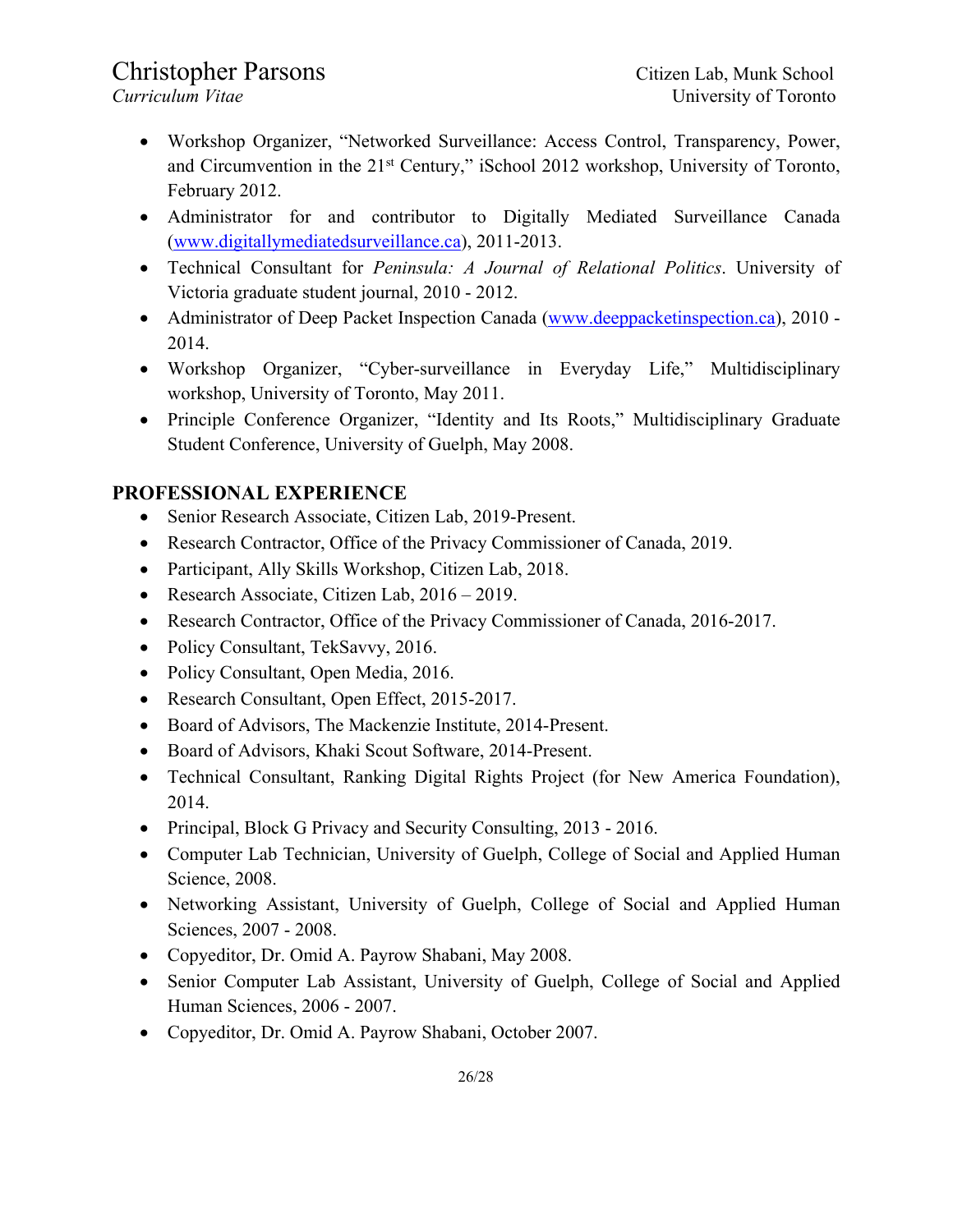## **MEMBERSHIPS/ACCREDITATIONS/RESIDENCIES/SEMINARS**

#### *Memberships*

- Information and Privacy Commissioner of Ontario's Strategic Advisory Council, 2022- Present.
- Centre for International Governance Innovation (CIGI) Working Group 3: Re-Imagining A Canadian National Security Strategy for the Twenty First Century—Making Digital Living Safe and Secure, 2021.
- Office of the Privacy Commissioner of Canada's Civil Society Roundtable, 2020-Present.
- Information and Privacy Commissioner of Ontario Ad Hoc Strategic Advisory Committee, 2020-2021.
- Noncommercial Stakeholder Group at the Internet Corporation for Assigned Names and Numbers (ICANN), 2013 – Present.
- Canadian Internet Registry Association (CIRA), 2011 Present.
- American Political Science Association, 2008 2013.
- International Association of Privacy Professionals (IAPP), 2007 2012.
- Canadian Philosophical Association, 2006 2009.

### *Accreditations*

- Canadian Local Digital Rights Champion (Access), 2018.
- Transparency Hero on Human Rights and Communications Surveillance (Access), 2014.
- Successful Transparency Advocate (Electronic Frontier Foundation), 2014.
- Privacy-by-Design Ambassador (Information and Privacy Commissioner of Ontario), 2012 - Present.
- College of Arts Teaching Practicum: Level I (University of Guelph), 2007.

### *Residencies*

• Faculty of Information, University of Toronto, May 2011.

### *Seminars*

• Surveillance Studies Summer Seminar, Queen's University, May 2009.